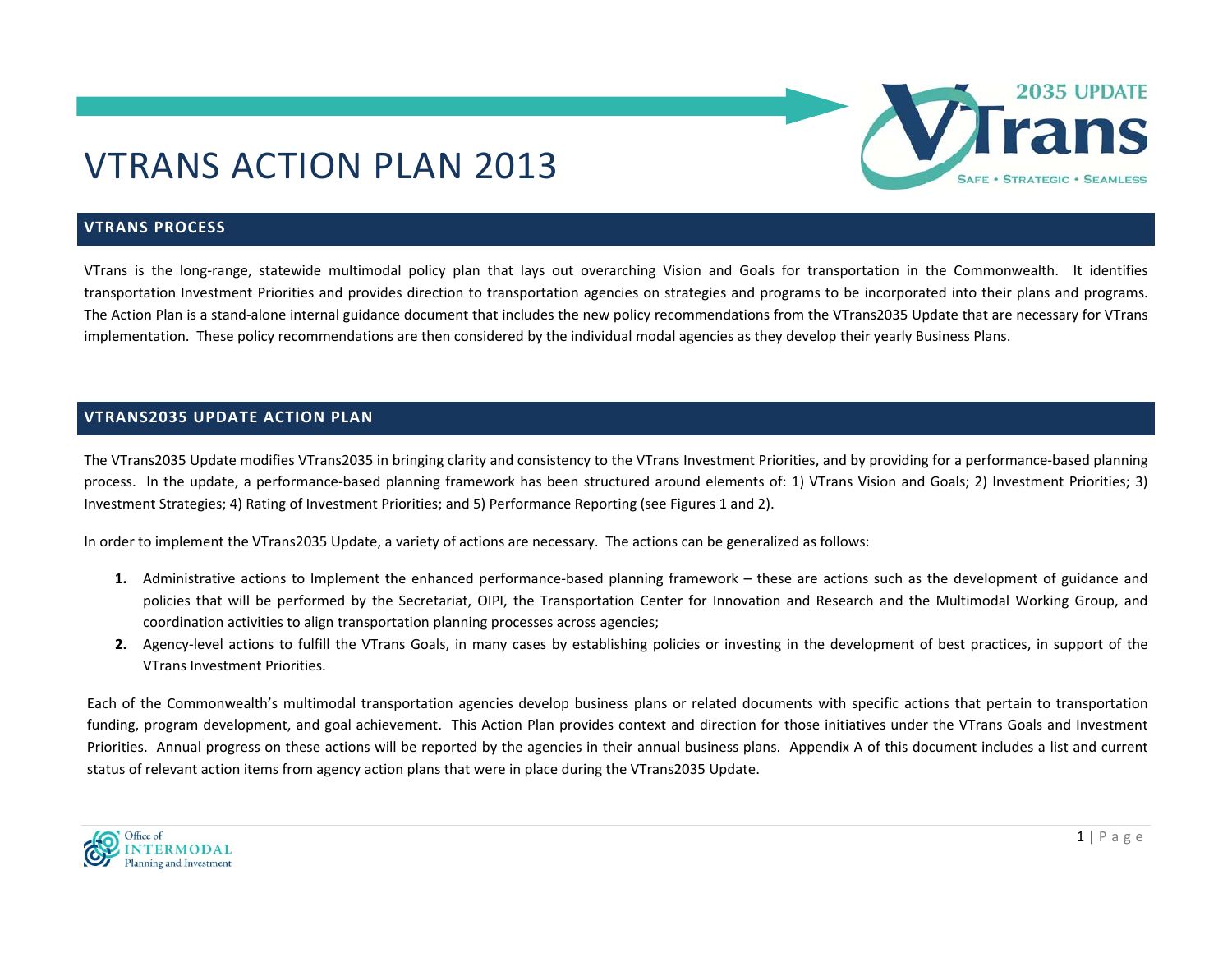| <b>VISION</b>                                                                               | GOALS                                       | <b>INVESTMENT PRIORITIES</b>                                                                                                                            |
|---------------------------------------------------------------------------------------------|---------------------------------------------|---------------------------------------------------------------------------------------------------------------------------------------------------------|
|                                                                                             | <b>SAFETY &amp;</b>                         | Increase coordinated safety and security planning                                                                                                       |
|                                                                                             | <b>SECURITY</b>                             | Improve safe operations and services by<br>making operational improvements                                                                              |
|                                                                                             | <b>SYSTEM MAINTENANCE</b><br>& PRESERVATION | Achieve state of good repair                                                                                                                            |
|                                                                                             | MOBILITY,                                   | Increase system performance by making operational improvements                                                                                          |
| <b>VIRGINIANS</b>                                                                           | CONNECTIVITY<br>& ACCESSIBILITY             | Preserve and enhance statewide mobility                                                                                                                 |
| <b>ENVISION</b>                                                                             |                                             | Improve the interconnectivity of regions and activity centers                                                                                           |
| A MULTIMODAL<br><b>TRANSPORTATION</b><br><b>SYSTEM</b><br>THAT IS SAFE,<br><b>STRATEGIC</b> | ENVIRONMENTAL<br><b>STEWARDSHIP</b>         | Promote sustainable methods of planning, design,<br>operation and construction that are sensitive to<br>environmental, cultural and community resources |
|                                                                                             | ECONOMIC                                    | Advance key economic drivers by<br>making strategic infrastructure investments                                                                          |
| <b>AND SEAMLESS</b>                                                                         | <b>VITALITY</b>                             | Reduce the costs of congestion to<br>Virginia's residents and businesses                                                                                |
|                                                                                             | <b>COORDINATION OF</b><br>LAND USE &        | Preserve and optimize system<br>efficiency through proactive planning                                                                                   |
|                                                                                             | <b>TRANSPORTATION</b>                       | Increase travel choices to improve<br>quality of life for Virginians                                                                                    |
|                                                                                             | PROGRAM                                     | Expand opportunities to develop<br>and leverage funds                                                                                                   |
|                                                                                             | <b>DELIVERY</b>                             | Improve cost-effectiveness of providing<br>programs and services                                                                                        |

Figure 1: VTrans Vision, Goals and Investment Priorities

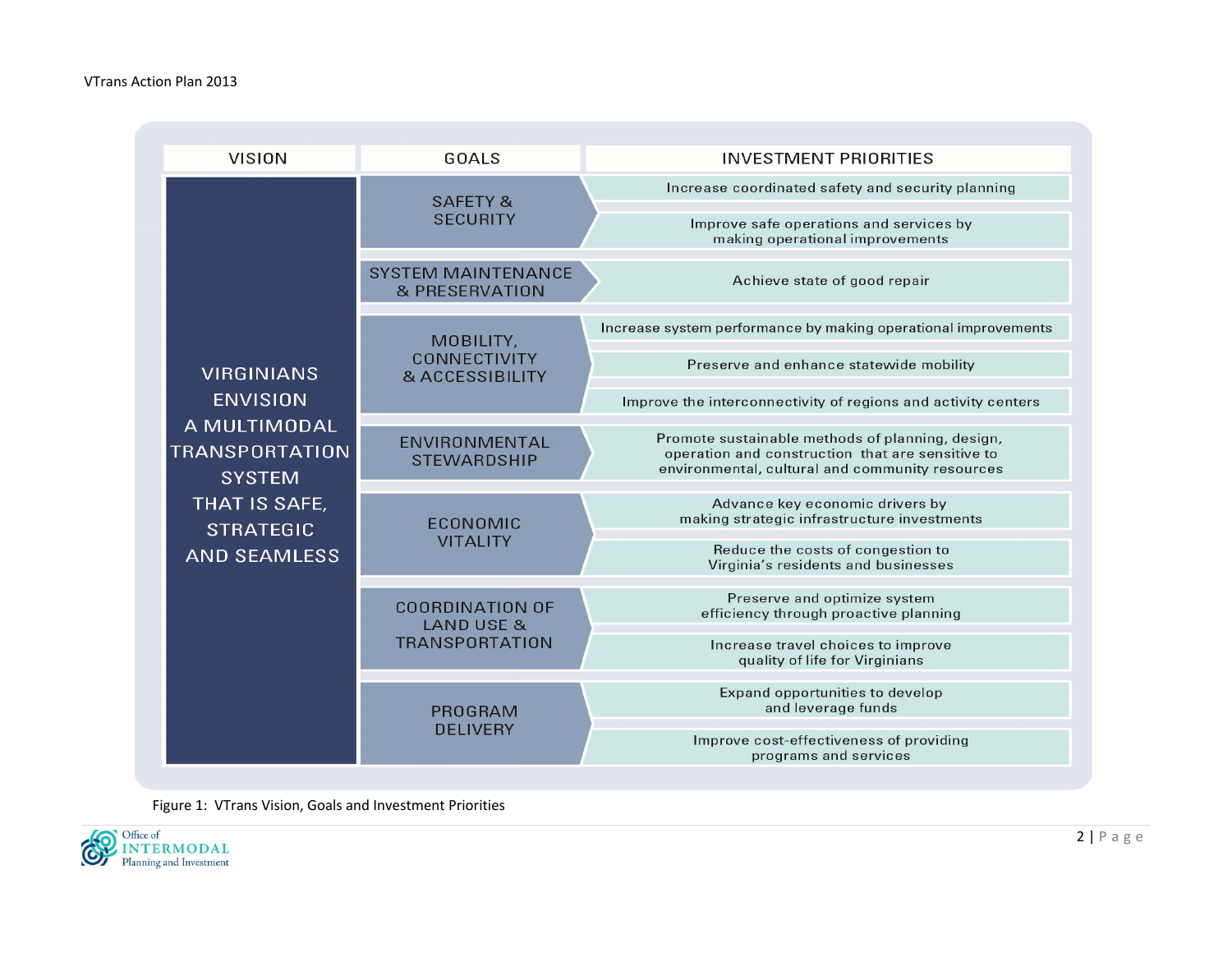#### VTrans Action Plan 2013



Figure 2: VTrans Performance Based Planning Framework and the VTrans 2035 Update

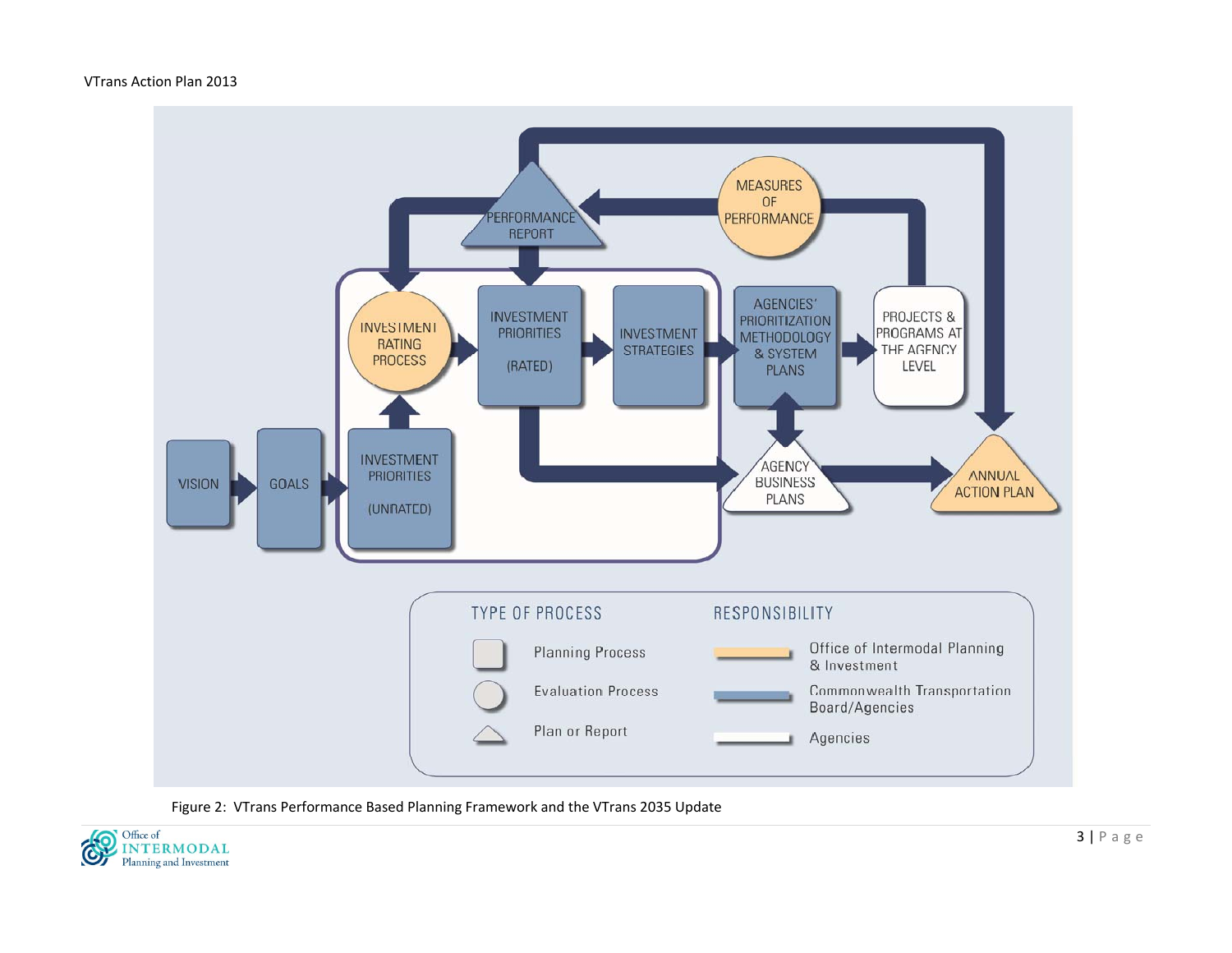#### VTrans Action Plan 2013

The action agents include the Transportation Secretariat (Secretary of Transportation, Deputy Secretaries and Modal Agency Directors), the Office of Intermodal Planning and Investment, and the staff of the modal agencies, as well as the Multimodal Working Group which includes representatives of all of the above. Each can play <sup>a</sup> role in developing guidance and data, participating in coordination across agencies, and in establishing internal policies and initiatives that will advance the vision, goals, and objectives of VTrans. These agencies and related groups/committees are referred to as follows in the action lists:

- CTB:Commonwealth Transportation Board
- DOAV:Department of Aviation
- DMV:Department of Motor Vehicles
- DRPT:Department of Rail and Public Transit
- MMWG: Multimodal Working Group
- MVDB:Motor Vehicle Dealer Board
- OIPI:Office of Intermodal Planning and Investment
- OTP3:Office of Transportation Public‐Private Partnerships
- SoT:Secretariat (Secretary of Transportation, Deputy Secretaries and Agency Heads)
- SPS:Secretary of Public Safety
- SMFS:Statewide Multimodal Freight Study (multiple agency participants)
- TSDAC:Transit Service Delivery Advisory Committee
- VAB:Virginia Aviation Board
- VCSFA:Virginia Commercial Space Flight Authority
- VCTIR:Virginia Center for Transportation Innovation and Research
- VEDP:Virginia Economic Development Partnership
- VDOT:Virginia Department of Transportation
- VPA:Virginia Port Authority

#### Other Commonly‐Used Acronyms:

- AASHTO: American Association of State Highway and Transportation Officials
- CoSS:Corridors of Statewide Significance
- EIS:Environmental Impact Statement
- MPO:Metropolitan Planning Organization
- MAP-21: Moving Ahead for Progress in the 21<sup>st</sup> Century (2012 Federal Transportation Law)
- TOC:Traffic Operations Center
- TDM:Travel Demand Management

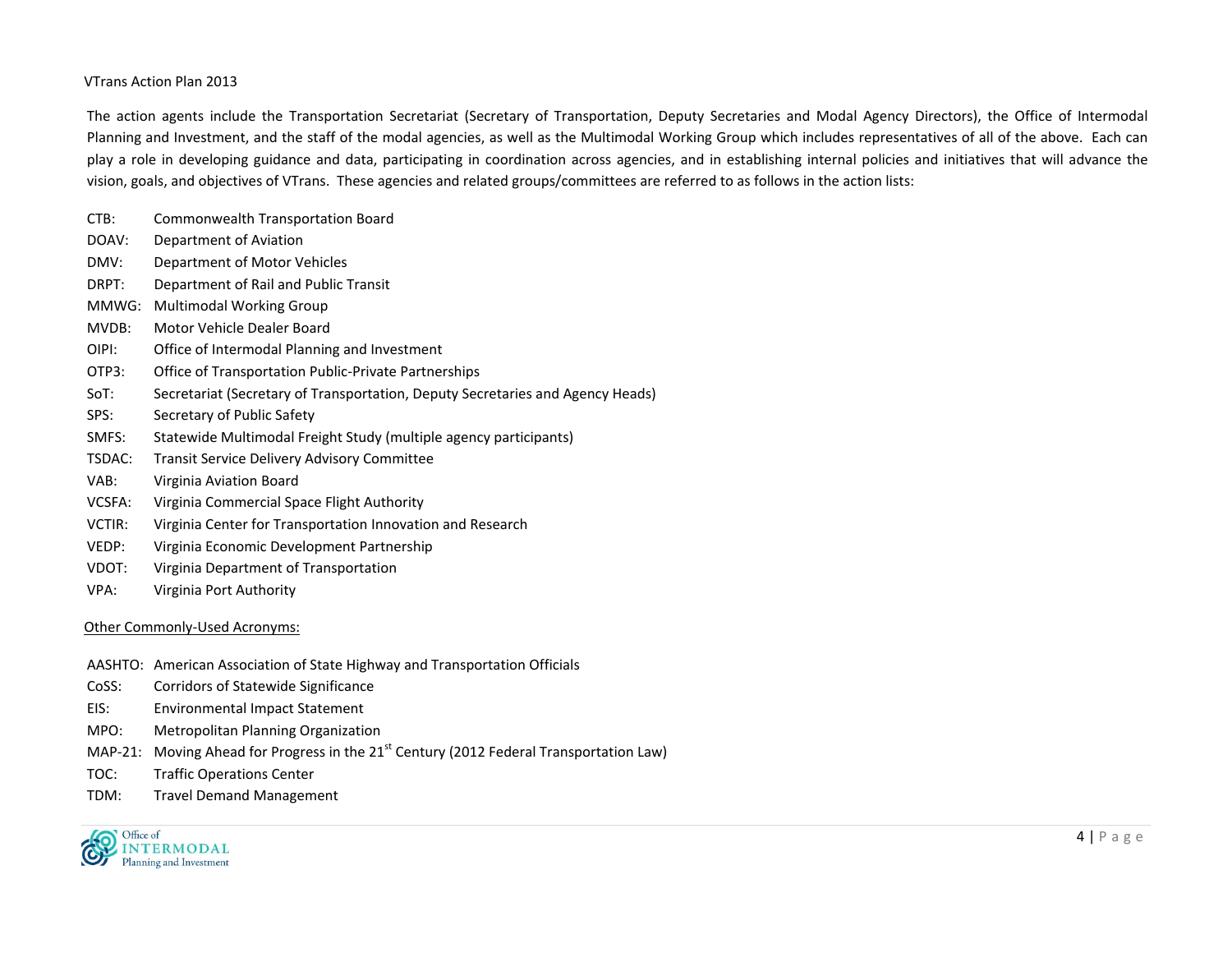## ADMINISTRATIVE ACTIONS FOR PERFORMANCE‐BASED PLANNING AND TRANSPORTATION FUNDING

The enhanced performance‐based framework in VTrans2035 is <sup>a</sup> conceptual beginning. To enable planning partner agencies to align their planning and programming processes with VTrans, it must be supported with guidance documents, definitions, and data. The following actions are the critical first steps towards implementing the performance‐based planning approach.

| <b>ADMINISTRATIVE ACTION ITEMS</b>                                                                         |                                                                                                                                                                                                                                                                                                                                                                                                                              |                             |                                                    |  |
|------------------------------------------------------------------------------------------------------------|------------------------------------------------------------------------------------------------------------------------------------------------------------------------------------------------------------------------------------------------------------------------------------------------------------------------------------------------------------------------------------------------------------------------------|-----------------------------|----------------------------------------------------|--|
| <b>Purpose</b>                                                                                             | <b>Action Item</b>                                                                                                                                                                                                                                                                                                                                                                                                           | <b>Responsible Agencies</b> | <b>Status</b>                                      |  |
| Provide guidance and definitions to<br>planning partner agencies                                           | Develop guidelines to foster alignment of the VTrans<br>Performance-Based Planning Process with MPOs, statewide<br>agencies and other planning partners                                                                                                                                                                                                                                                                      | OIPI, MMWG                  | OIPI and MMWG undertaking in<br>2013               |  |
|                                                                                                            | Initiate information sharing through existing communication<br>channels (Governor's Transportation Conference, MPO<br>coordination, etc) and individual communiqués where needed<br>with localities as well as discussions with statewide<br>organizations, and work with local and state agencies (including<br>those outside of transportation) to use performance based<br>transportation planning to leverage resources. | OIPI, MMWG                  | Ongoing                                            |  |
| Coordinate with planning partner<br>agencies to promote consistency and<br>alignment of planning processes | Identify and address data gaps for preferred performance<br>measures                                                                                                                                                                                                                                                                                                                                                         | OIPI, MMWG                  | OIPI and MMWG undertaking in<br>2013               |  |
|                                                                                                            | Communicate prioritization measures (i.e., those relating to<br>rating of investment priorities) and supportive data across<br>agencies to encourage consistency                                                                                                                                                                                                                                                             | OIPI, MMWG                  | Ongoing – continuation of<br>efforts begun in 2010 |  |
|                                                                                                            | Continue multimodal training for agency staff                                                                                                                                                                                                                                                                                                                                                                                | OIPI                        | Initiated in 2012, ongoing                         |  |
|                                                                                                            | Conduct outreach to MPOs and Rural Planning partners to<br>communicate and gather input on concepts and best practices                                                                                                                                                                                                                                                                                                       | OIPI, MMWG                  | OIPI and MMWG undertaking in<br>2013               |  |

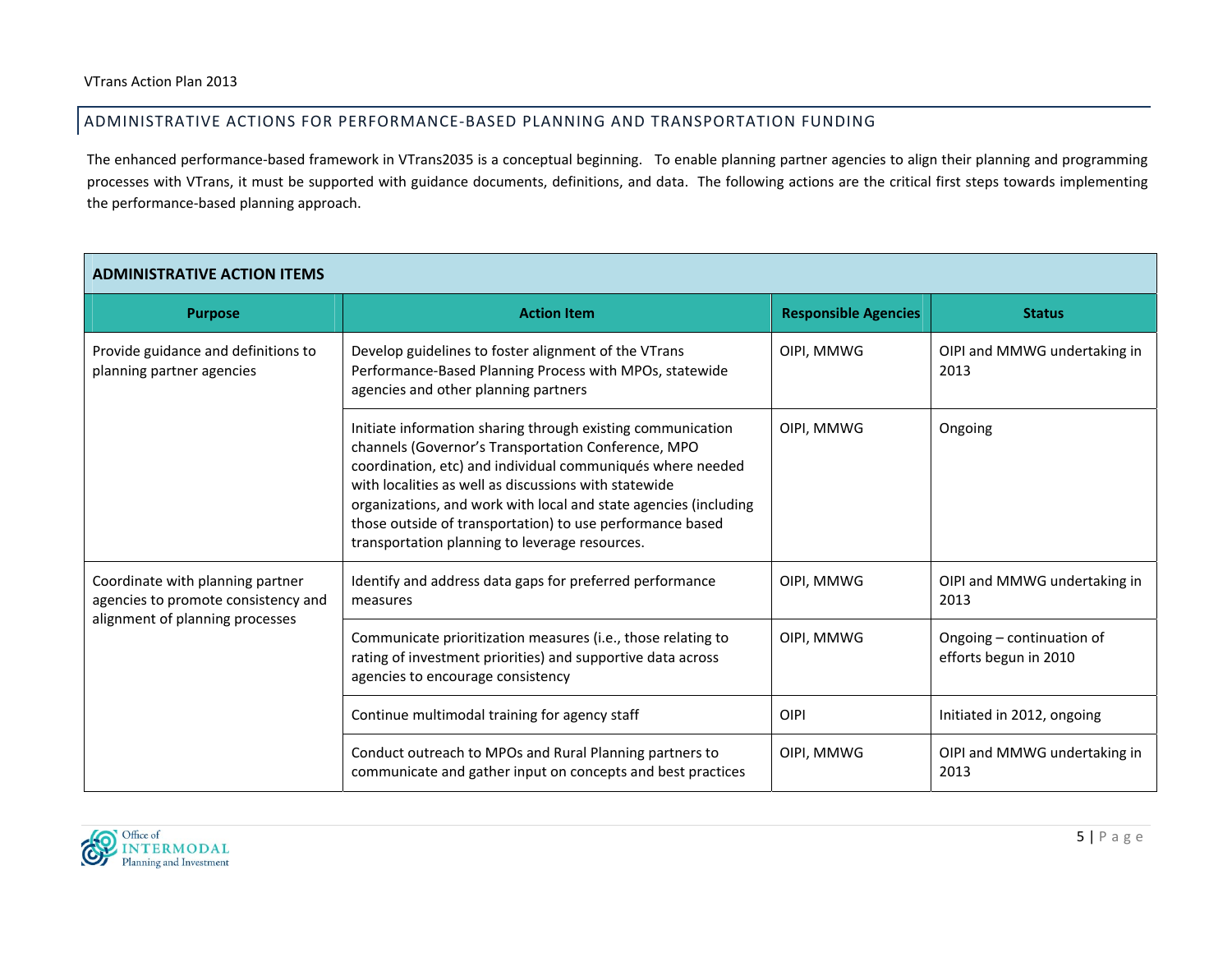| <b>ADMINISTRATIVE ACTION ITEMS</b> |                                                                                                                                                                                                                |                                                    |                                                                                                                                                                                                                                                                                                                                                                                                                                                                                                                                                                                                                    |
|------------------------------------|----------------------------------------------------------------------------------------------------------------------------------------------------------------------------------------------------------------|----------------------------------------------------|--------------------------------------------------------------------------------------------------------------------------------------------------------------------------------------------------------------------------------------------------------------------------------------------------------------------------------------------------------------------------------------------------------------------------------------------------------------------------------------------------------------------------------------------------------------------------------------------------------------------|
| <b>Purpose</b>                     | <b>Action Item</b>                                                                                                                                                                                             | <b>Responsible Agencies</b>                        | <b>Status</b>                                                                                                                                                                                                                                                                                                                                                                                                                                                                                                                                                                                                      |
| (Continued from prior page)        | Synchronize Agency Plan Investment Priorities with VTrans<br><b>Investment Priorities</b>                                                                                                                      | VDOT, DMV, DRPT,<br>DOAV, VPA                      | Builds on initial tasks, formally<br>underway in 2013                                                                                                                                                                                                                                                                                                                                                                                                                                                                                                                                                              |
|                                    | Provide updates to Secretary of Transportation, VAB and CTB on<br>Performance reports and strengthen their collaboration with<br>their respective modal agencies to refine goals and performance<br>indicators | OIPI, SoT, CTB, VAB                                | Ongoing activity; future updates<br>will be more frequent<br>(quarterly)                                                                                                                                                                                                                                                                                                                                                                                                                                                                                                                                           |
|                                    | Report VTrans investment rating process results to the CTB, VAB,<br>Port Board of Directors through modal agencies to inform<br>investment decision making processes                                           | OIPI, VDOT, DRPT,<br>DOAV, VPA                     | New initiative beginning with<br>FY2015 programming processes                                                                                                                                                                                                                                                                                                                                                                                                                                                                                                                                                      |
|                                    | Participate in multi-state organizations to coordinate goals that<br>have Mega-regional aspects and leverage resources for mutually<br>beneficial priorities and strategies with neighboring states            | OIPI, SoT, VDOT,<br>DMV, DRPT, DOAV,<br><b>VPA</b> | SoT, VDOT and DRPT<br>participating in I-81 and I-95<br>multi-state coalitions; VDOT<br>participating in ITTS (Southeast<br>AASHTO states) and national<br>organizations; DRPT<br>participating in Northeast<br>Corridor Study, Long Bridge<br>Study (with DC DOT), Southeast<br>High Speed Rail study (with<br>NCDOT) and other multi-state<br>initiatives; DOAV participating in<br>national, regional and east coast<br>initiatives; DMV participating in<br>regional and national freight<br>coordination; VPA supporting<br>the National Gateway to provide<br>competitive rail service to the<br>Midwest US. |

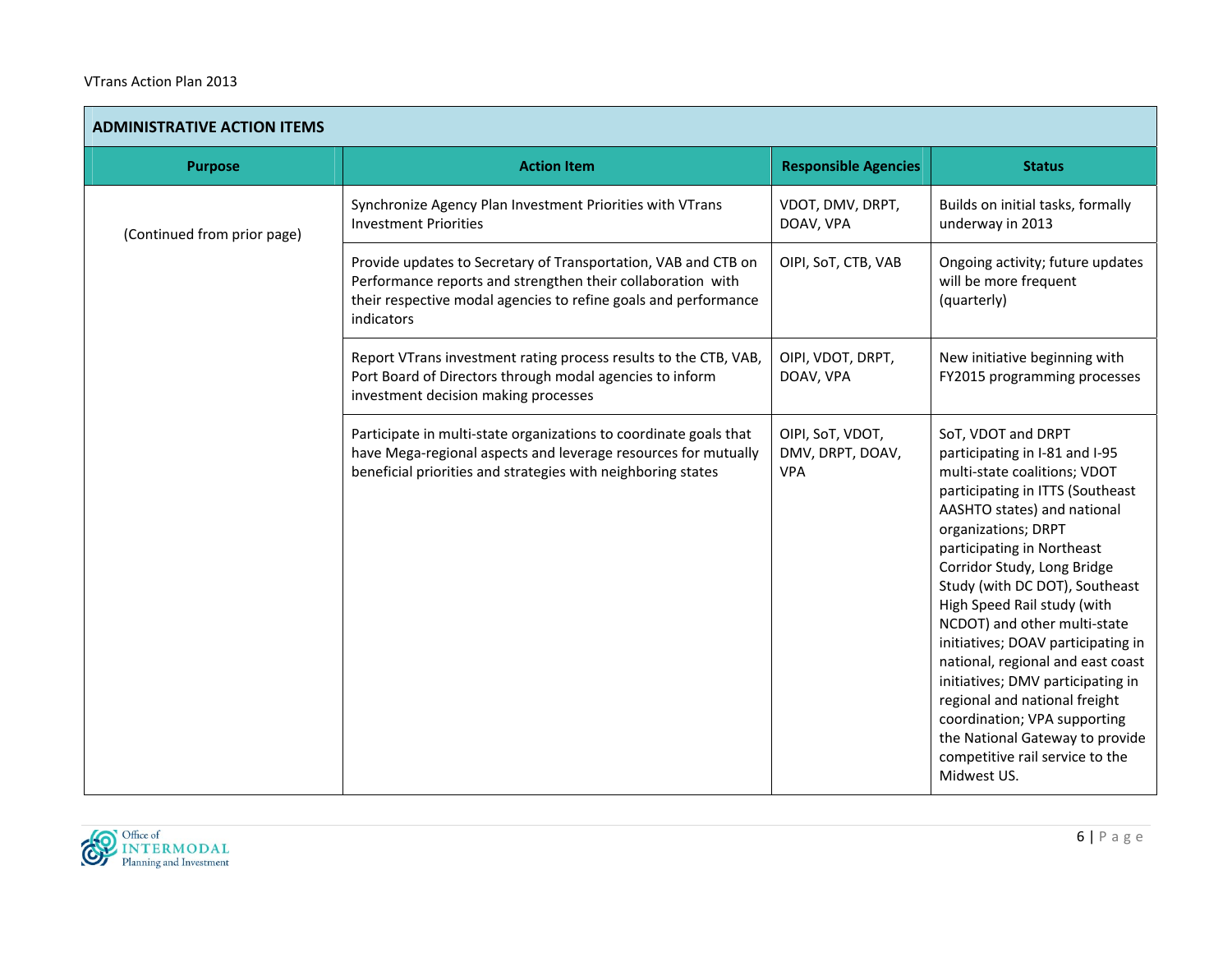| <b>ADMINISTRATIVE ACTION ITEMS</b>                           |                                                                                                                                                                                                                                                                                              |                                     |                                                                                                                                                                                                                                                                                                                                                                                                |
|--------------------------------------------------------------|----------------------------------------------------------------------------------------------------------------------------------------------------------------------------------------------------------------------------------------------------------------------------------------------|-------------------------------------|------------------------------------------------------------------------------------------------------------------------------------------------------------------------------------------------------------------------------------------------------------------------------------------------------------------------------------------------------------------------------------------------|
| <b>Purpose</b>                                               | <b>Action Item</b>                                                                                                                                                                                                                                                                           | <b>Responsible Agencies</b>         | <b>Status</b>                                                                                                                                                                                                                                                                                                                                                                                  |
| (Continued from prior page)                                  | Work with private partners to gain access to data sources, plans<br>and other information that may be helpful in updating priorities;<br>help to leverage resources for performance-based planning; and<br>create opportunities for collaborative public-private partnerships<br>in planning | OIPI, MMWG, OTP3,<br>SoT            | Current coordination is primarily<br>sharing plans                                                                                                                                                                                                                                                                                                                                             |
|                                                              | Broaden the Freight Advisory Committee                                                                                                                                                                                                                                                       | OIPI, VDOT, DMV,<br>DRPT, DOAV, VPA | Underway in early 2013                                                                                                                                                                                                                                                                                                                                                                         |
| Complete planning processes and<br>data for freight movement | Complete Statewide Freight Plan to include private industry<br>members that represent a cross-section of the freight industry                                                                                                                                                                | OIPI, VDOT, DMV,<br>DRPT, DOAV, VPA | Underway in early 2013                                                                                                                                                                                                                                                                                                                                                                         |
|                                                              | Improve collaboration with Class 1 Railroads and work with them<br>to gather more and better data on rail use, capacity and needs.                                                                                                                                                           | DRPT, VPA                           | Forming a Freight Advisory<br>Committee including private<br>sector representatives                                                                                                                                                                                                                                                                                                            |
|                                                              | Purchase freight data for multimodal planning purposes                                                                                                                                                                                                                                       | OIPI, MMWG                          | Budgeted for late 2013                                                                                                                                                                                                                                                                                                                                                                         |
|                                                              | Refine and improve performance measures, coordinate with<br>MAP-21 and other requirements as guidance becomes available;<br>provide guidance to planning partners                                                                                                                            | OIPI, MMWG, VDOT,<br><b>DRPT</b>    | DRPT is working with the Transit<br>Service Delivery Advisory<br>Committee (TSDAC) to complete<br>work to develop a performance-<br>based allocation formula for<br>transit funding under direction<br>of SB1140; reviewing and<br>providing comment on MAP-21<br>guidance as it becomes available<br>(Proposed New Start/Small<br><b>Starts Policy Guidance and</b><br>Section 5307 Circular) |

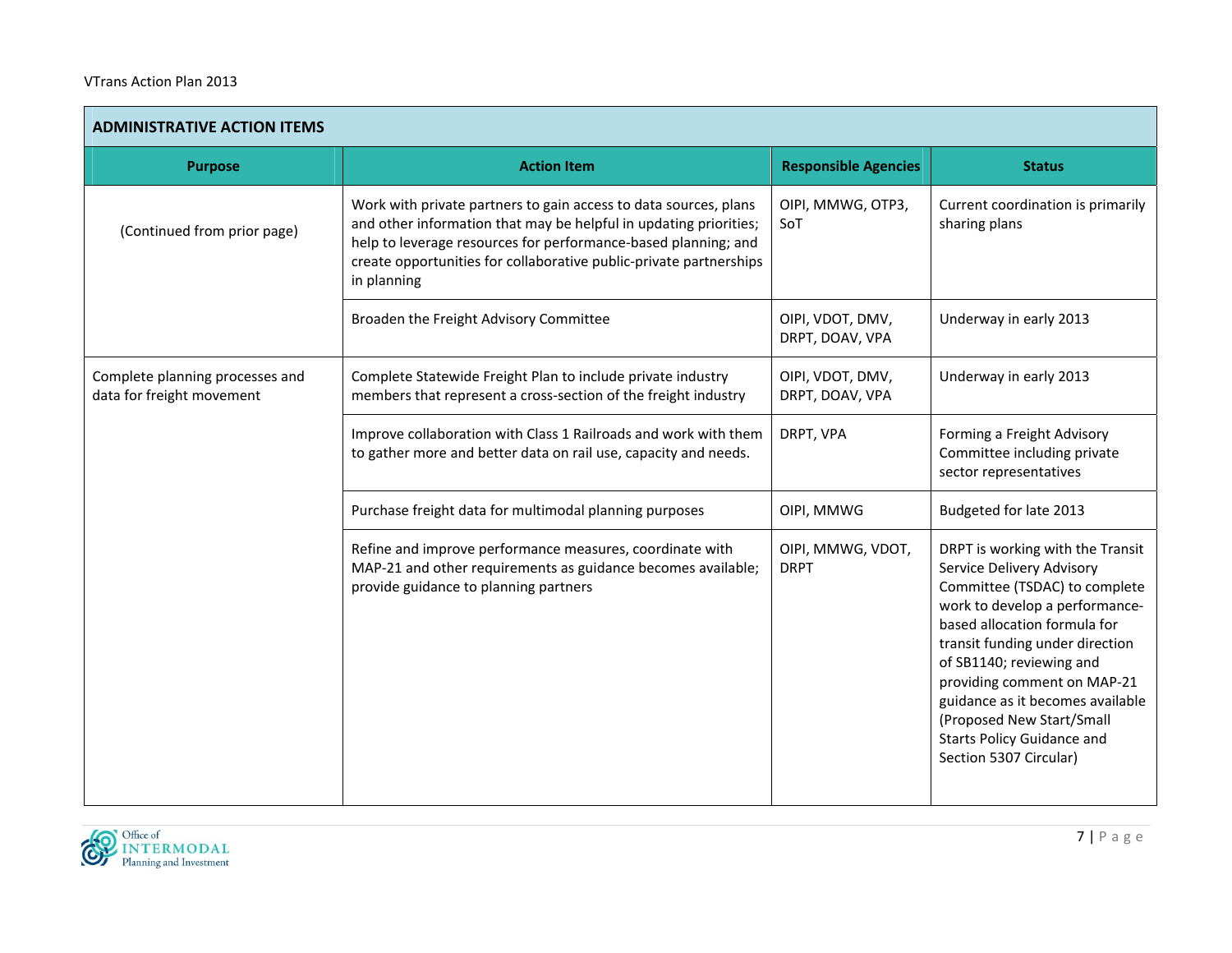| <b>ADMINISTRATIVE ACTION ITEMS</b>                        |                                                                                                                                                                                                                                                |                                                     |                                                                                                                                   |  |
|-----------------------------------------------------------|------------------------------------------------------------------------------------------------------------------------------------------------------------------------------------------------------------------------------------------------|-----------------------------------------------------|-----------------------------------------------------------------------------------------------------------------------------------|--|
| <b>Purpose</b>                                            | <b>Action Item</b>                                                                                                                                                                                                                             | <b>Responsible Agencies</b>                         | <b>Status</b>                                                                                                                     |  |
| (Continued from prior page)                               | Develop guidance and training on performance measures for<br>decision-makers, including a "data dictionary" to provide<br>common references to national and state data sources and<br>strengths/weaknesses of each for performance measurement | OIPI, MMWG, VDOT,<br>DRPT, DMV, DOAV,<br><b>VPA</b> | Initial coordination with TMA<br>(>200,00 population) MPOs in<br>2011-2012                                                        |  |
|                                                           | Improve data consistency and reliability for planning,<br>performance measures and performance reporting                                                                                                                                       | OIPI, MMWG, VDOT,<br>DRPT, DMV, DOAV,<br><b>VPA</b> | 2012-2013 Development of<br>Performance Management<br>System                                                                      |  |
| Refine Performance Measures and<br><b>Supporting Data</b> | Undertake research toward identifying comparable measures of<br>effectiveness that are multimodal                                                                                                                                              | OIPI, MMWG, VCTIR                                   | Ongoing initiative, but is<br>reflected in a growing number of<br>corridor studies.                                               |  |
|                                                           | Continue / improve coordination with local transit agencies to<br>improve data and implement performance measures; create<br>statewide data sets on transit services and performance                                                           | <b>DRPT</b>                                         | Working with TSDAC to<br>complete work to develop a<br>performance-based allocation<br>formula for transit funding per<br>SB1140. |  |
|                                                           | Develop mechanisms to share data collaboratively with planning<br>partners                                                                                                                                                                     | OIPI, MMWG, VDOT,<br>DRPT, DMV, DOAV,<br>VPA, VCSFA | Future initiative after<br>performance management<br>system well established                                                      |  |

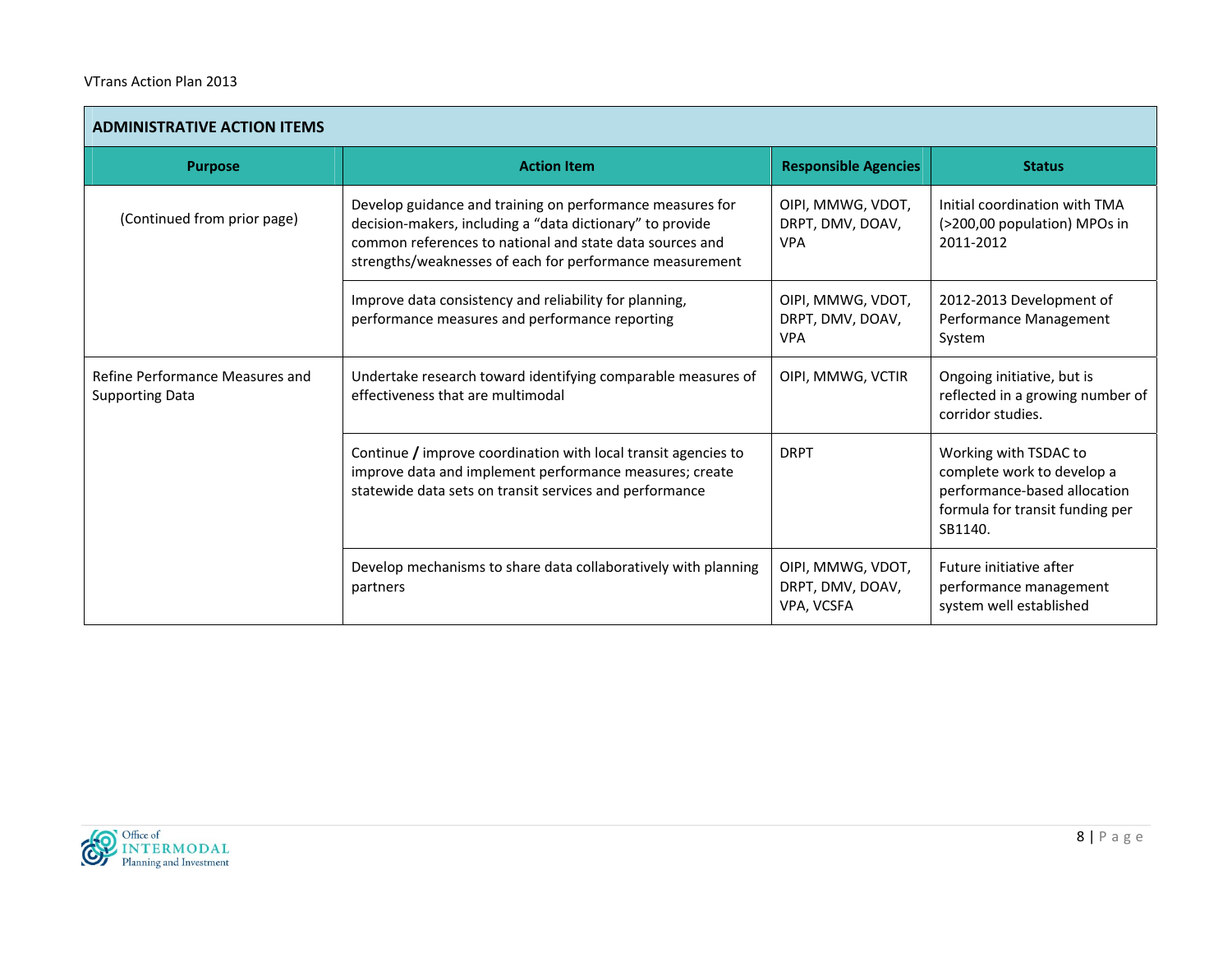# GOAL‐RELATED ACTION ITEMS

The VTrans2035 goals in detail are:

- $\bullet$ *Safety and Security* – to provide <sup>a</sup> safe and secure transportation system
- . *System Maintenance and Preservation* – to preserve and maintain the condition of the existing transportation system
- $\bullet$  *Mobility, Connectivity, and Accessibility* – to facilitate the easy movement of people and goods, improve interconnectivity of regions and activity centers, and provide access to different modes of transportation
- $\bullet$ *Environmental Stewardship* – to protect the environment and improve the quality of life for Virginians
- . ● Coordination of *Transportation and Land Use*-to promote livable communities and reduce transportation costs by facilitating the coordination of transportation and land use
- $\bullet$ *Program Delivery* – to achieve excellence in the execution of programs and delivery of service

New policies and strategies identified as <sup>a</sup> result of analysis and input received during the VTrans2035 Update process are identified by goal below. Key agencies to be involved in implementation are noted as well. The action items listed in these tables provide input to the initial annual agency Business Plans and agency initiatives during the implementation period of the VTrans2035 Update (in other words, until VTrans2040 is approved). For reference and continuity, the relevant Agency Action Items from Business Plans completed in 2012 are listed in Chapter 6 of the VTrans2035 Update document, and are listed by goal and Investment Priority in Appendix A.

In the VTrans2035 Update, seven of the 13 Investment Priorities were identified as having the "greatest need" for added focus based on performance data. Specifically, the most recent performance data at the time indicated these Investment Priorities were not rated as highly in meeting performance targets. These Investment Priorities should be given due consideration on this basis – each is indicated with bolded text in the list and tables that follow.

- $\bullet$ • Increase coordinated safety and security planning
- e Improve safe operations and services
- **Achieve State of Good Repair**
- $\bullet$ **Increase system performance by making operational improvements**
- $\bullet$ **Preserve and enhance statewide mobility**
- $\bullet$ **Improve the Interconnectivity of regions and activity centers**
- 0 Promote sustainable methods of planning, design, operation and construction that are sensitive to environmental, cultural and community resources
- 0 **Advance Key Economic Drivers by Making Strategic Infrastructure Investments**
- 0 **Reduce the Costs of Congestion to Virginia's Residents and Businesses**
- 0 • Preserve and optimize system efficiency through proactive planning
- 0 • Increase travel choices to improve quality of life for Virginians
- e **Expand Opportunities to Develop and Leverage Funds**
- c Improve cost‐effectiveness of providing programs and services

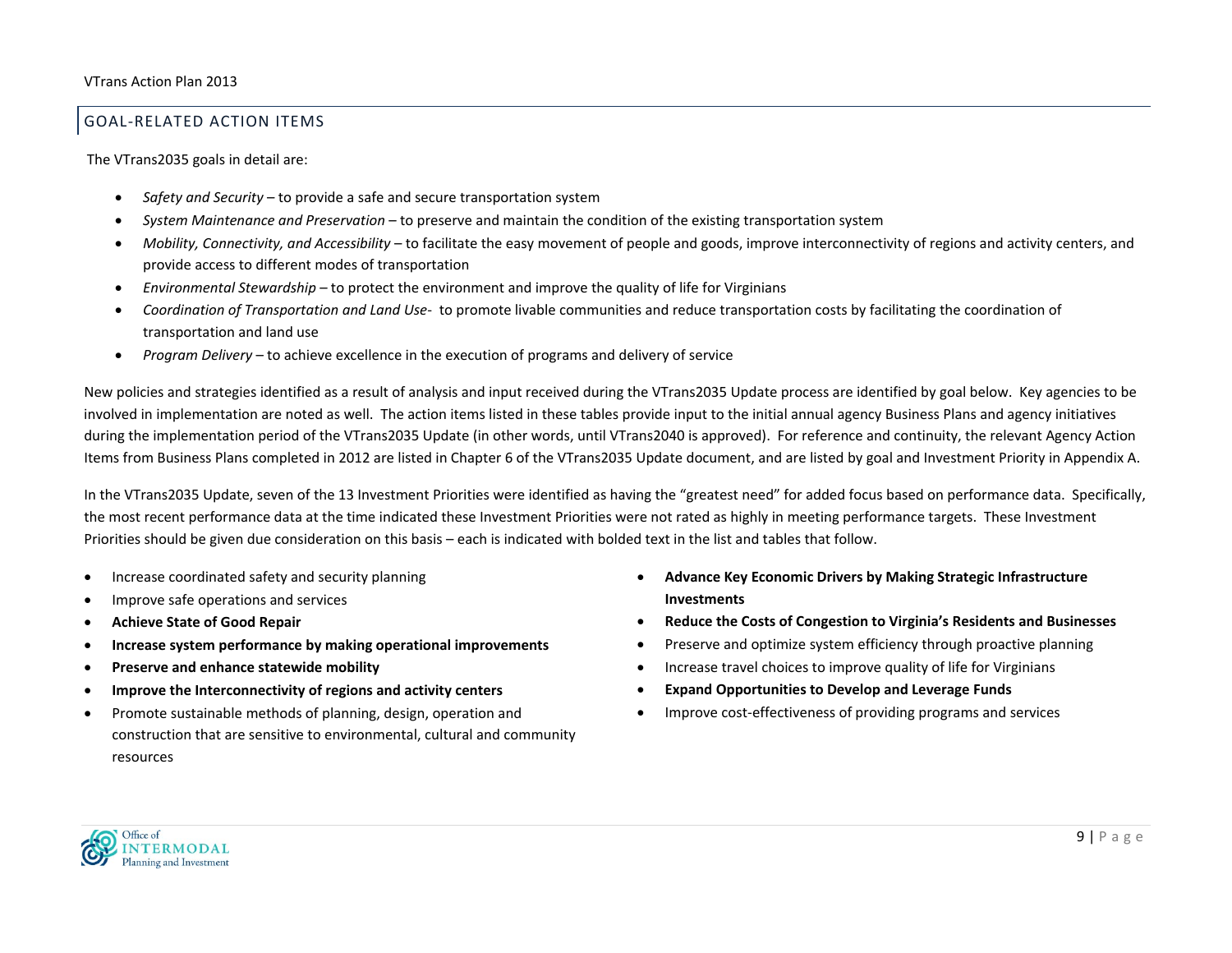| <b>GOAL-RELATED ACTION ITEMS: SAFETY AND SECURITY</b> |                                                                                                                           |                             |  |
|-------------------------------------------------------|---------------------------------------------------------------------------------------------------------------------------|-----------------------------|--|
| <b>Investment Priority Addressed</b>                  | <b>New Action Items</b>                                                                                                   | <b>Responsible Agencies</b> |  |
| Increase coordinated safety and<br>security planning  | Support accountability for bus, commercial vehicle, and rail transportation operator safety<br>programs                   | <b>DMV</b>                  |  |
|                                                       | Promote and fund educational solutions to safety problems such as distracted driving and<br>aging drivers                 | <b>DMV</b>                  |  |
|                                                       | Coordinate among agencies on grade crossing improvement projects to maximize bicycle,<br>pedestrian, auto and rail safety | VDOT, DRPT                  |  |
| Improve safe operations and<br>services               | Use technology to provide real-time information for incident response, traffic management<br>and alternative routing      | VDOT, DMV, DRPT             |  |
|                                                       | Provide Leadership in the use of technology to make transportation more safe and efficient                                | SoT, VDOT, DRPT, DOAV       |  |

| <b>GOAL- RELATED ACTION ITEMS: SYSTEM MAINTENANCE AND PRESERVATION</b> |                                                                                                                                                        |                   |  |
|------------------------------------------------------------------------|--------------------------------------------------------------------------------------------------------------------------------------------------------|-------------------|--|
| <b>Investment Priority Addressed</b>                                   | <b>Responsible Agencies</b><br><b>New Action Items</b>                                                                                                 |                   |  |
| <b>Achieve State of Good Repair</b>                                    | Establish policies to achieve and maintain State of Good Repair on existing and future transit<br>assets                                               | <b>DRPT</b>       |  |
|                                                                        | Develop asset management policies for highways and transit systems linked to performance<br>measures that are supported by appropriate data collection | <b>VDOT, DRPT</b> |  |

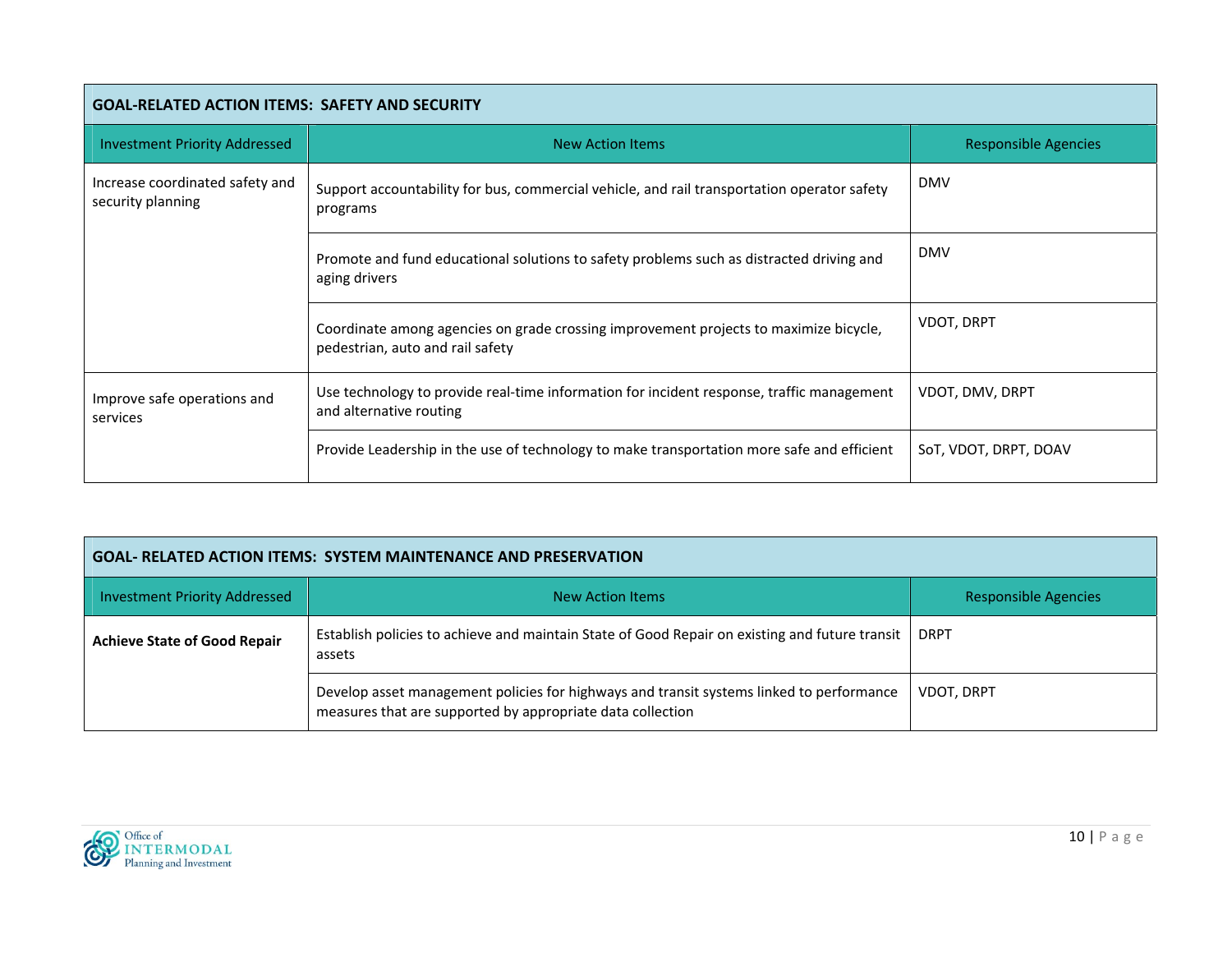| <b>GOAL-RELATED ACTION ITEMS: MOBILITY, CONNECTIVITY &amp; ACCESSIBILITY</b> |                                                                                                                                                                                                                    |                             |  |
|------------------------------------------------------------------------------|--------------------------------------------------------------------------------------------------------------------------------------------------------------------------------------------------------------------|-----------------------------|--|
| <b>Investment Priority Addressed</b>                                         | New Action Items                                                                                                                                                                                                   | Responsible Agencies        |  |
| Increase system performance<br>by making operational<br>improvements         | Complete the CoSS Corridor Master plans to provide essential operating improvement and<br>access management recommendations.                                                                                       | OIPI, VDOT, DRPT            |  |
| <b>Preserve and enhance</b><br>statewide mobility                            | Invest in Transportation Demand Management (TDM) strategies to preserve and optimize<br>the existing capacity of the multimodal transportation network by reducing total and peak-<br>period transportation demand | <b>VDOT, DRPT</b>           |  |
| Improve the interconnectivity<br>of regions and activity centers             | Encourage mobility beyond urban boundaries through connections between major transit<br>systems                                                                                                                    | <b>DRPT</b>                 |  |
|                                                                              | Use the Accessibility and Mobility Tool in identifying potential projects for funding                                                                                                                              | OIPI, VDOT, DRPT, DOAV, VPA |  |
|                                                                              | Coordinate with regional planning bodies on freight planning and programming                                                                                                                                       | VDOT, DRPT, DOAV, VPA       |  |
|                                                                              | Implement Integrated Corridor Management strategies to reduce congestion                                                                                                                                           | OIPI, MMWG, VDOT, DRPT      |  |

| <b>GOAL-RELATED ACTION ITEMS: ENVIRONMENTAL STEWARDSHIP</b>                              |                                                                                                                                                                        |                             |  |
|------------------------------------------------------------------------------------------|------------------------------------------------------------------------------------------------------------------------------------------------------------------------|-----------------------------|--|
| <b>Investment Priority Addressed</b>                                                     | <b>New Action Items</b>                                                                                                                                                | <b>Responsible Agencies</b> |  |
| Promote sustainable methods of<br>planning, design operation and                         | Continue to strengthen the program for environmental commitments and compliance<br>assistance for projects throughout the Commonwealth                                 | VDOT, DRPT, DOAV, VPA       |  |
| construction that are sensitive<br>to environmental, cultural and<br>community resources | Promote innovative stormwater management in the design of all types of transportation<br>projects to reduce the water quality impacts of transportation infrastructure | VDOT, DRPT, DOAV, VPA       |  |

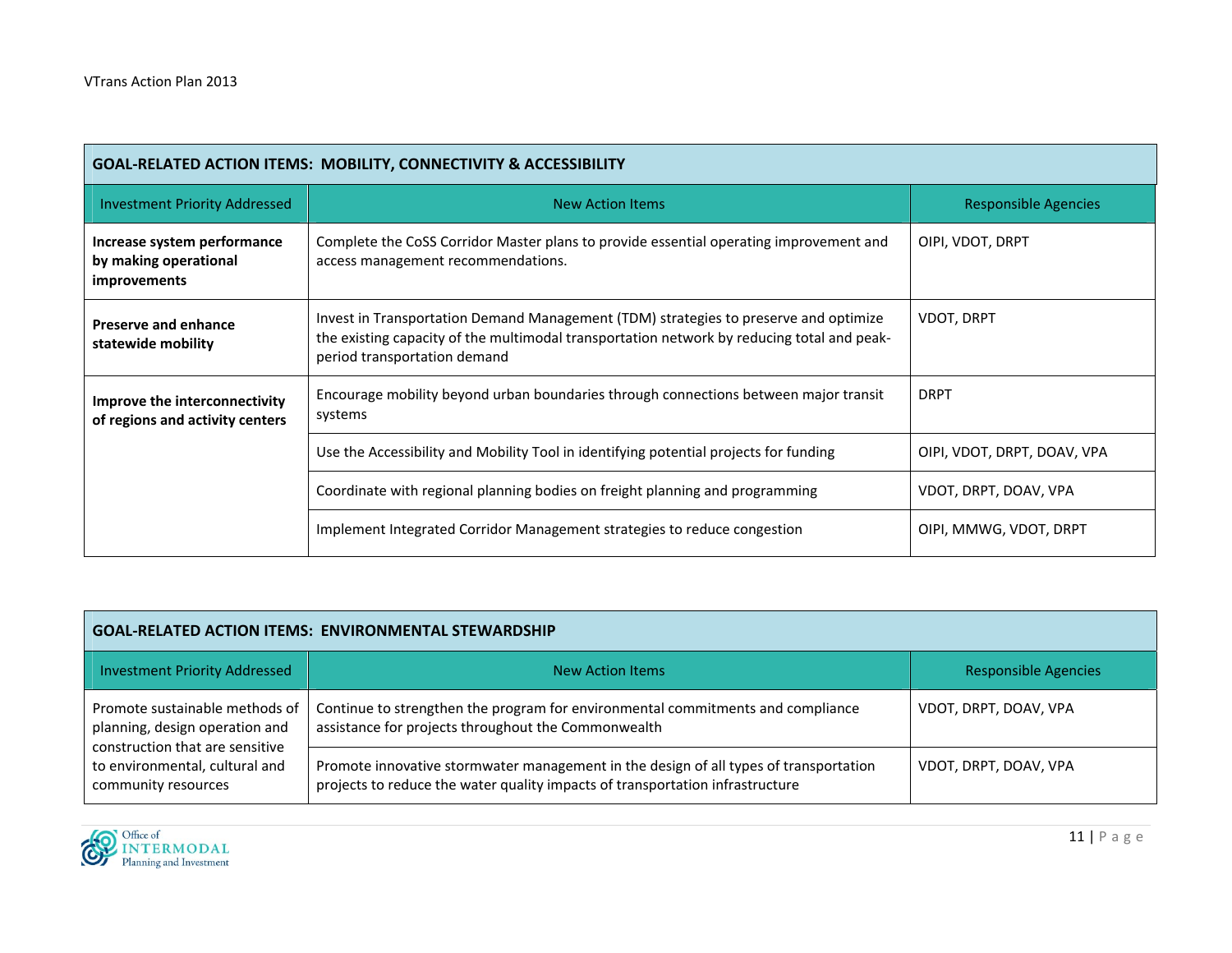| <b>GOAL-RELATED ACTION ITEMS: ENVIRONMENTAL STEWARDSHIP</b> |                                                                                                                             |                                             |  |
|-------------------------------------------------------------|-----------------------------------------------------------------------------------------------------------------------------|---------------------------------------------|--|
| <b>Investment Priority Addressed</b>                        | New Action Items                                                                                                            | <b>Responsible Agencies</b>                 |  |
| (Continued from prior page)                                 | Identify transportation issues associated with increasingly diverse populations and develop<br>strategies to address issues | OIPI, MMWG, VDOT, DRPT, DOAV,<br><b>VPA</b> |  |
|                                                             | Provide Leadership in the use of technology to make transportation more energy-efficient                                    | SoT, VDOT, DRPT, DOAV, VPA                  |  |

| <b>GOAL-RELATED ACTION ITEMS: ECONOMIC VITALITY</b>                               |                                                                                                                                                                               |                                             |  |
|-----------------------------------------------------------------------------------|-------------------------------------------------------------------------------------------------------------------------------------------------------------------------------|---------------------------------------------|--|
| <b>Investment Priority Addressed</b>                                              | <b>New Action Items</b>                                                                                                                                                       | <b>Responsible Agencies</b>                 |  |
| Advance key economic drivers<br>by making strategic<br>infrastructure investments | Consider the economic impacts of multimodal transportation investments in programming<br>and prioritizing transportation projects                                             | OIPI, MMWG, VDOT, DRPT, DOAV,<br><b>VPA</b> |  |
|                                                                                   | Identify existing clusters of economic activity and their weighted contribution to the state<br>and consider how this might be incorporated into the needs assessment process | OIPI, MMWG, VDOT, DRPT, DOAV,<br><b>VPA</b> |  |
|                                                                                   | Include consideration of tourism and its economic benefits in the project prioritization<br>processes for transportation planning                                             | <b>VDOT, DRPT, DOAV</b>                     |  |
|                                                                                   | Include input in decisions related to Virginia's air and marine ports from those investing in<br>international business                                                       | VPA, DOAV                                   |  |
|                                                                                   | In the CoSS Master Plans, identify the areas demonstrating rapid economic growth and<br>incorporate future needs into the long range transportation planning process          | OIPI, MMWG, VDOT, DRPT, DOAV,<br><b>VPA</b> |  |
|                                                                                   | Collaborate with VEDP, VPA, VDOT, DRPT and other modal agencies on VCTIR transportation<br>research initiatives related to economic development policy                        | OIPI, MMWG, VCTIR                           |  |

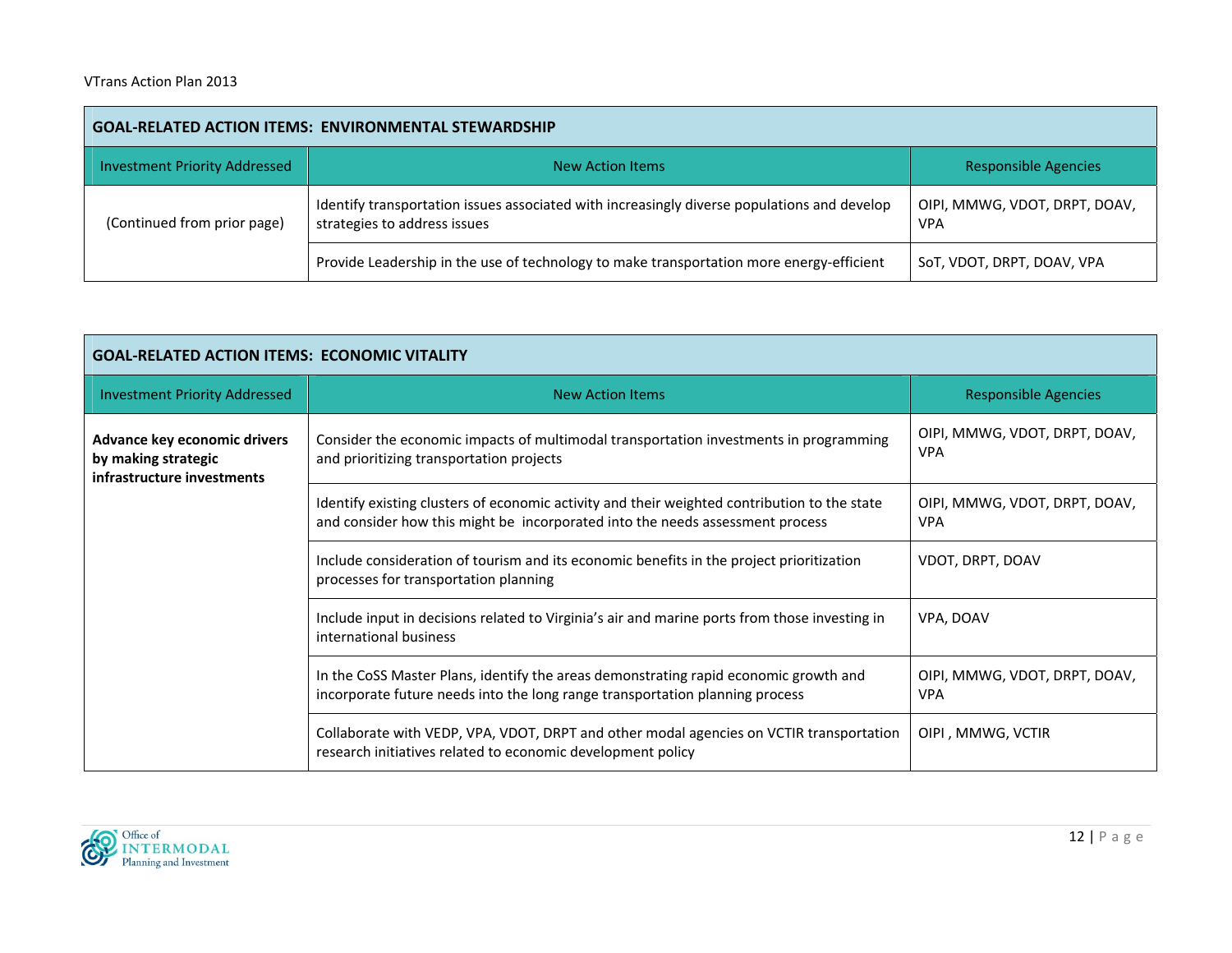| GOAL-RELATED ACTION ITEMS: ECONOMIC VITALITY     |                                                                                                                                                                                                                                                                                                                                                                                                                                                                                                                 |                              |  |
|--------------------------------------------------|-----------------------------------------------------------------------------------------------------------------------------------------------------------------------------------------------------------------------------------------------------------------------------------------------------------------------------------------------------------------------------------------------------------------------------------------------------------------------------------------------------------------|------------------------------|--|
| <b>Investment Priority Addressed</b>             | <b>New Action Items</b>                                                                                                                                                                                                                                                                                                                                                                                                                                                                                         | <b>Responsible Agencies</b>  |  |
| (Continued from prior page)                      | Identify communities with critical accessibility disadvantages and identify and/or prioritize<br>potential transportation improvements that could support access to jobs                                                                                                                                                                                                                                                                                                                                        | OIPI, MMWG, VDOT, DRPT, DOAV |  |
|                                                  | Disseminate knowledge pertaining to scientific and technological research and development<br>among public and private entities; (ii) promote Science, Technology, Engineering, and Math<br>(STEM) education; and (iii) promote industrial and economic development through the<br>development and promotion of the commercial space flight industry within the<br>Commonwealth by updating current infrastructure at the MARS spaceport to create a multi-<br>user facility for small and medium-lift launches. | <b>VCSFA</b>                 |  |
| Reduce the costs of congestion                   | Identify new corridors for congestion reduction through ITS                                                                                                                                                                                                                                                                                                                                                                                                                                                     | <b>VDOT</b>                  |  |
| to Virginia's residents and<br><b>businesses</b> | Identify ITS applications on existing corridors to reduce congestion                                                                                                                                                                                                                                                                                                                                                                                                                                            | <b>VDOT</b>                  |  |

| <b>GOAL-RELATED ACTION ITEMS: COORDINATION OF LAND USE AND TRANSPORTATION</b> |                                                                                                                                                            |                                             |  |
|-------------------------------------------------------------------------------|------------------------------------------------------------------------------------------------------------------------------------------------------------|---------------------------------------------|--|
| <b>Investment Priority Addressed</b>                                          | New Action Items                                                                                                                                           | <b>Responsible Agencies</b>                 |  |
| Preserve and optimize system<br>efficiency through proactive<br>planning      | Encourage scenario planning for major multimodal initiatives                                                                                               | OIPI, MMWG, VDOT, DRPT, DOAV,<br><b>VPA</b> |  |
| Increase travel choices to<br>improve quality of life for<br>Virginians       | Educate localities on the potential use of multimodal design guidelines and encourage<br>localities to incorporate concepts into local comprehensive plans | OIPI, MMWG, VDOT, DRPT                      |  |

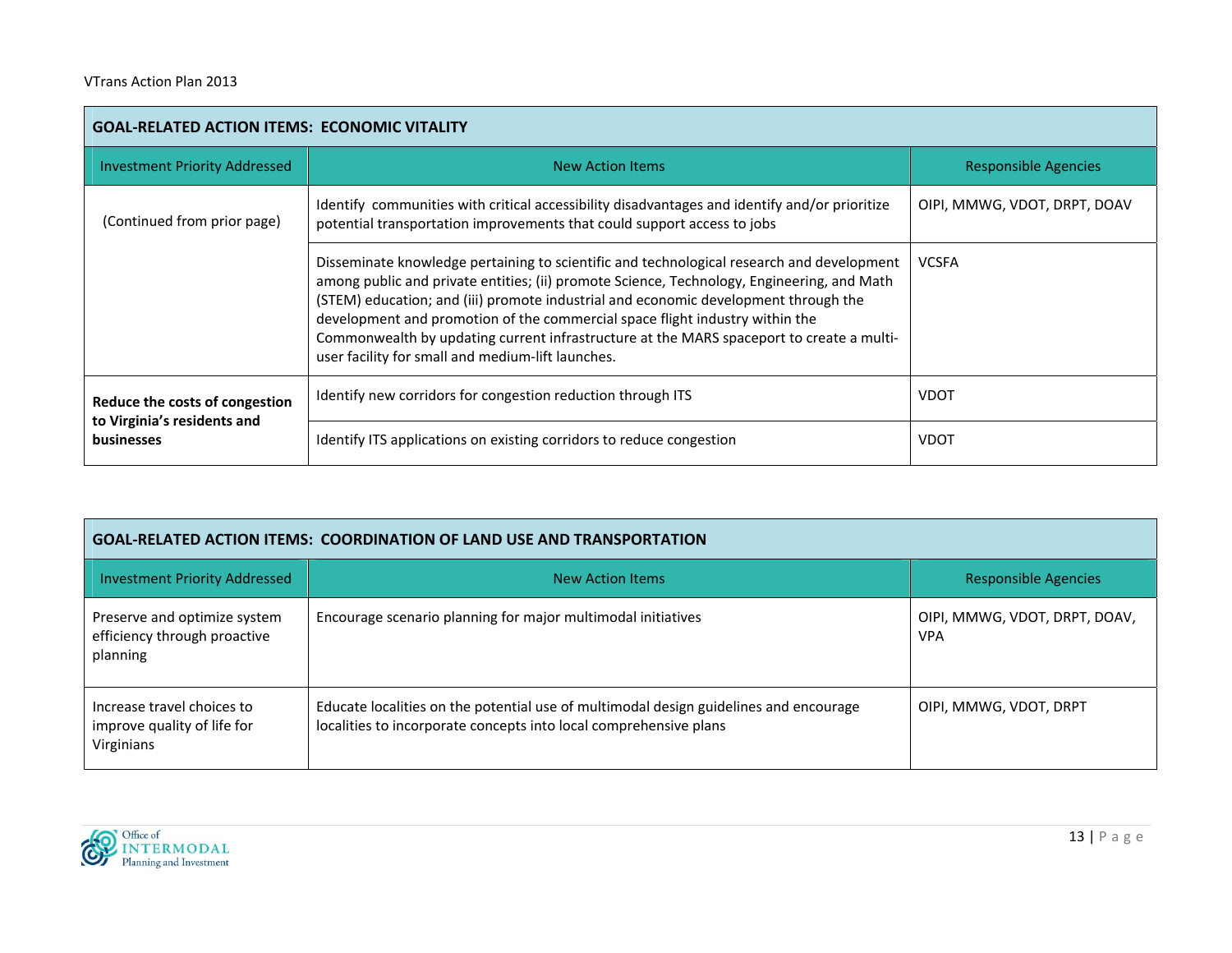#### VTrans Action Plan 2013

| <b>GOAL: PROGRAM DELIVERY</b>                                    |                                                                                                                                                                                      |                                                  |  |  |
|------------------------------------------------------------------|--------------------------------------------------------------------------------------------------------------------------------------------------------------------------------------|--------------------------------------------------|--|--|
| <b>Investment Priority Addressed</b>                             | <b>New Action Items</b>                                                                                                                                                              | <b>Responsible Agencies</b>                      |  |  |
| <b>Expand opportunities to</b><br>develop and leverage funds     | Stabilize the maintenance burden on existing revenue sources through greater local<br>responsibility for secondary roads; provide guidance on local funding strategies               | <b>VDOT, VCTIR</b>                               |  |  |
|                                                                  | Partner with localities to leverage local, state and federal funds in support of passenger rail<br>station development                                                               | <b>DRPT</b>                                      |  |  |
|                                                                  | Promote the best interests of both automotive consumers and dealers by addressing<br>consumer complaints regarding dealerships promptly and with a high level of customer<br>service | <b>MVDB</b>                                      |  |  |
| Improve cost-effectiveness of<br>providing programs and services | Monitor and apply national and international best practices in service delivery                                                                                                      | OIPI, VDOT, DRPT, DOAV, VPA,<br>DMV, MVDB, VCSFA |  |  |
|                                                                  | Encourage consistency in local, regional and state project selection processes                                                                                                       | OIPI, MMWG, VDOT, DRPT, DOAV,<br><b>VPA</b>      |  |  |
|                                                                  | Coordinate with MPOs and member jurisdictions on the Recreational Trails and<br><b>Transportation Alternatives Programs</b>                                                          | <b>VDOT</b>                                      |  |  |
|                                                                  | Ensure agency coordination in project development efforts to promote the most cost-<br>effective investments                                                                         | VDOT, DOAV, DRPT, VPA, VCFSA                     |  |  |
|                                                                  | Use information technology to reduce costs and increase the efficiency of internal and<br>external communications                                                                    | MVDB, DMV, VDOT, DOAV, DRPT,<br><b>VPA</b>       |  |  |

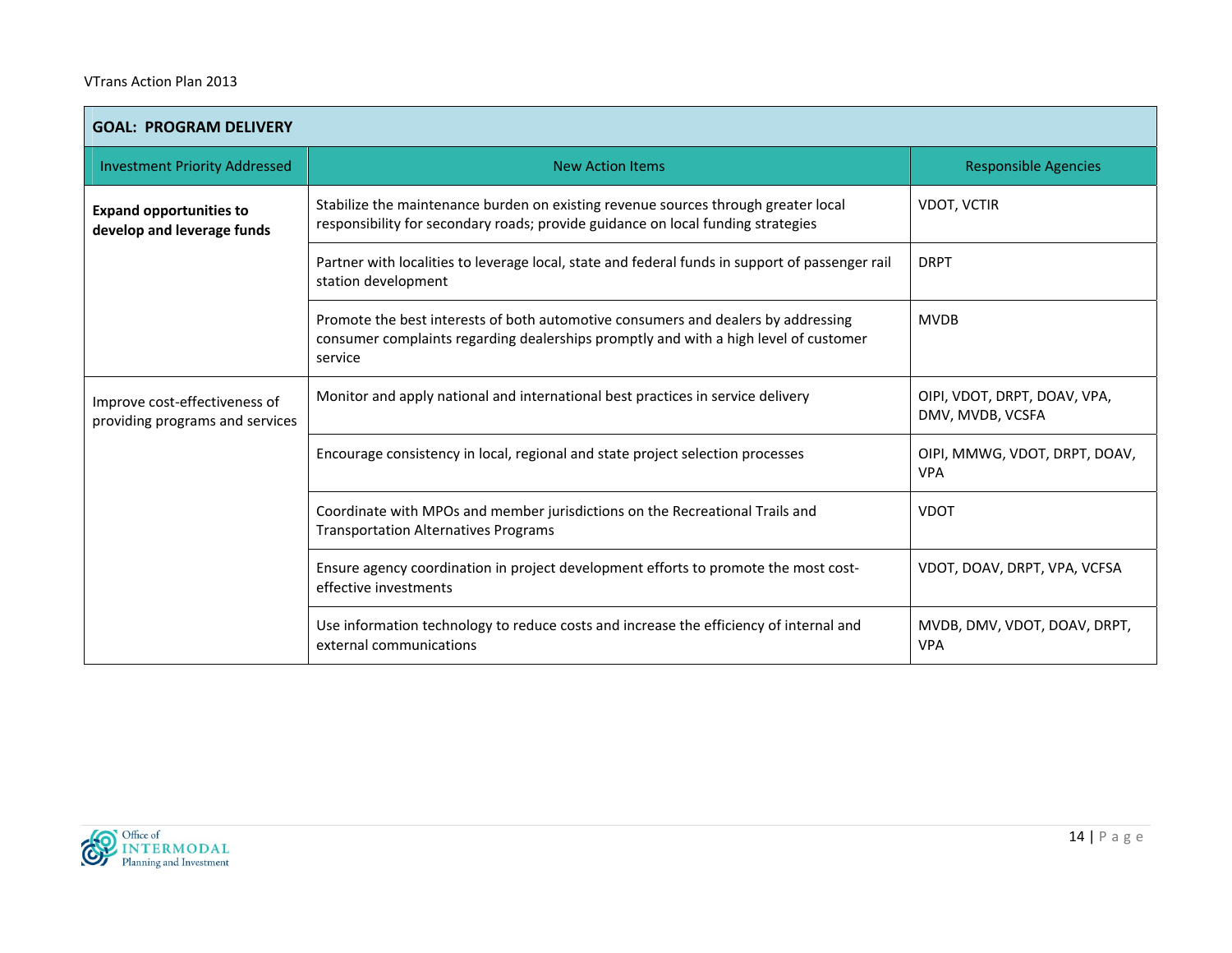#### VTrans Action Plan 2013

## **NEXT STEPS**

The Action Plan will serve as <sup>a</sup> resource for administrative planning by the transportation agencies and entities listed. As transportation agencies update their business plans and/or annual work programs, they will consider the need to continue or add to the established action items that support the VTrans Investment Priorities. The new action items will receive consideration for work programs, consultant task orders, or other means of advancing these actions that are essential to the implementation of VTrans2035 as updated.

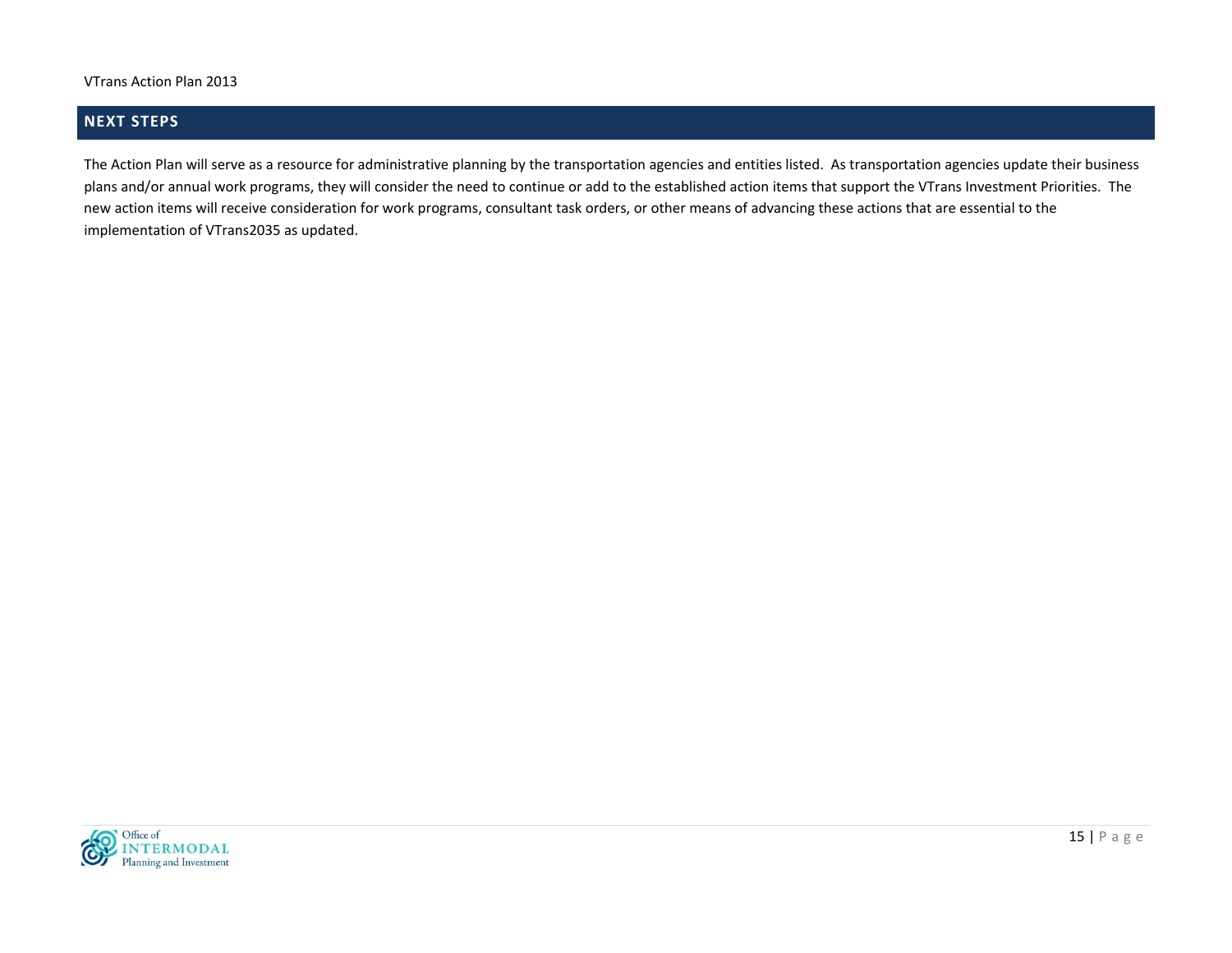APPENDIX ‐ PRIOR ACTION ITEMS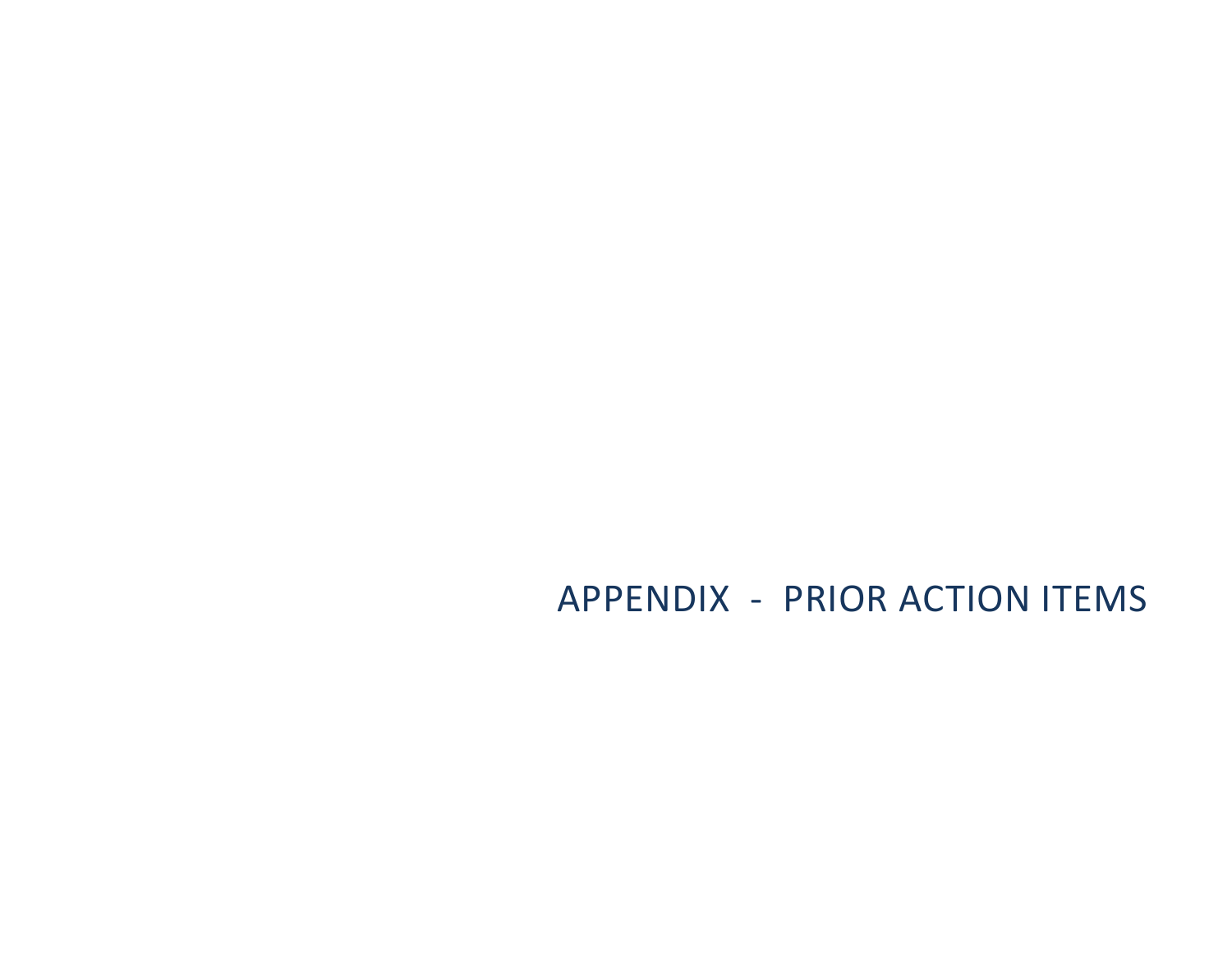# **APPENDIX ‐ PRIOR ACTION ITEMS**

Agency Actions from Business Plans completed in 2012 and related documents, identified by VTrans Goal and Investment Priority, are presented in the tables that follow. As appropriate, status updates are provided. The future Business Plans will be developed based on the progress made in these actions, plus new developments since Spring of 2012 such as MAP‐21, the VTrans2035 Update, HB2313, and other policies affecting the planning, development and delivery of transportation services.

| Goal: Safety and Security Planning                      |                                                                                                                                                                                                                                                                  |                                                                       |                                                                                                                                                         |
|---------------------------------------------------------|------------------------------------------------------------------------------------------------------------------------------------------------------------------------------------------------------------------------------------------------------------------|-----------------------------------------------------------------------|---------------------------------------------------------------------------------------------------------------------------------------------------------|
| <b>Investment Priority</b><br>Addressed                 | Related Action Items from Agency Plans dated 2012                                                                                                                                                                                                                | <b>Responsible Agencies</b><br>and Business Plan<br><b>References</b> | <b>Status</b>                                                                                                                                           |
| Increase Coordinated<br>Safety and Security<br>Planning | Partner with Virginia State Police to deliver incident-management<br>courses to first responders around the Commonwealth to improve<br>quick clearance of incidents.                                                                                             | VDOT 6.2.2, 2012,<br><b>DMV</b>                                       | By June 30, 2013                                                                                                                                        |
|                                                         | Enhance DRPT's security and emergency preparedness procedures<br>and conduct assessments.                                                                                                                                                                        | DRPT RT11, 2012,<br><b>SPS</b>                                        | Ongoing                                                                                                                                                 |
|                                                         | Implement the Commercial Vehicle Information Exchange Window<br>(CVIEW) system, which will provide DMV and the Virginia State<br>Police (VSP) better access to motor carrier safety information and<br>allow the VSP to target motor carrier safety inspections. | <b>DMV</b>                                                            | CVIEW in use for IRP, IFTA, and Motor Carrier<br>Safety. Effective 4/26/13 DMV will add<br>Hauling Permits, Overloads, and UCR                          |
|                                                         | Develop an enforcement program targeting "at-risk" road segments<br>susceptible to damage from commercial vehicle traffic through<br>coordination between VDOT, DMV and the VSP.                                                                                 | <b>DMV</b>                                                            | Ongoing process. DMV uses technology to<br>determine abused portions of roadway/types<br>of abusive vehicles/speed they traveling and<br>time of abuse. |

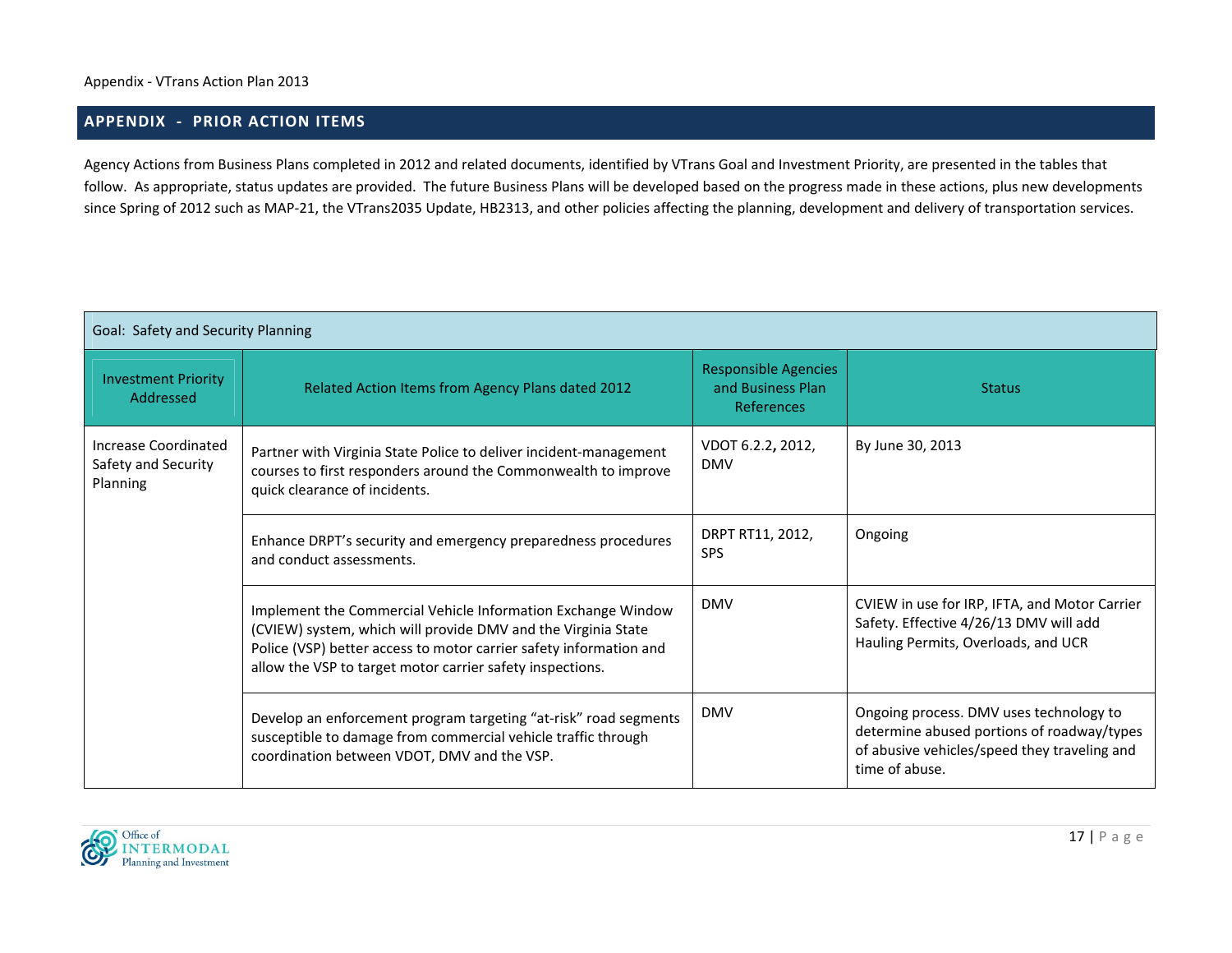| Goal: Safety and Security Planning      |                                                                                                                                                                                                                                                     |                                                                       |                                                                                                                                                                                              |
|-----------------------------------------|-----------------------------------------------------------------------------------------------------------------------------------------------------------------------------------------------------------------------------------------------------|-----------------------------------------------------------------------|----------------------------------------------------------------------------------------------------------------------------------------------------------------------------------------------|
| <b>Investment Priority</b><br>Addressed | Related Action Items from Agency Plans dated 2012                                                                                                                                                                                                   | <b>Responsible Agencies</b><br>and Business Plan<br><b>References</b> | <b>Status</b>                                                                                                                                                                                |
| Improve safe<br>operations and          | Continue to use safety service patrols along major interstates.                                                                                                                                                                                     | VDOT 6.2.1, 2012                                                      | Ongoing                                                                                                                                                                                      |
| services                                | Implement the 2013-2017 Strategic Highway Safety Plan.                                                                                                                                                                                              | <b>VDOT 7.1.1</b>                                                     | Complete                                                                                                                                                                                     |
|                                         | Develop a plan to improve road signs in CoSS.                                                                                                                                                                                                       | <b>VDOT 7.1.2</b>                                                     | Beginning July 1, 2013                                                                                                                                                                       |
|                                         | Direct Highway Safety Improvement Program funds to invest in<br>pavement marking, markers and other safety features.                                                                                                                                | <b>VDOT 7.1.3</b>                                                     | Ongoing                                                                                                                                                                                      |
|                                         | Continue to support short line rail improvement projects that<br>contribute to improved track safety conditions.                                                                                                                                    | DRPT RT-05                                                            | Ongoing                                                                                                                                                                                      |
|                                         | Enhance the level of coordination between the Tri-State Oversight<br>Committee for the Metrorail system and WMATA's Safety, Security<br>and Operations functions, and oversee the State Safety Oversight<br>program for the Tide light rail system. | DRPT-RT-07                                                            | Programmed \$56.7 M in Rail Preservation<br>Program funds in FY13 SYIP for signal system<br>upgrades, main line capacity, track safety<br>improvements, and bridge and yard<br>improvements. |
|                                         | Install networked weather reporting systems at every airport in<br>Virginia.                                                                                                                                                                        | <b>DOAV</b>                                                           | Ongoing                                                                                                                                                                                      |

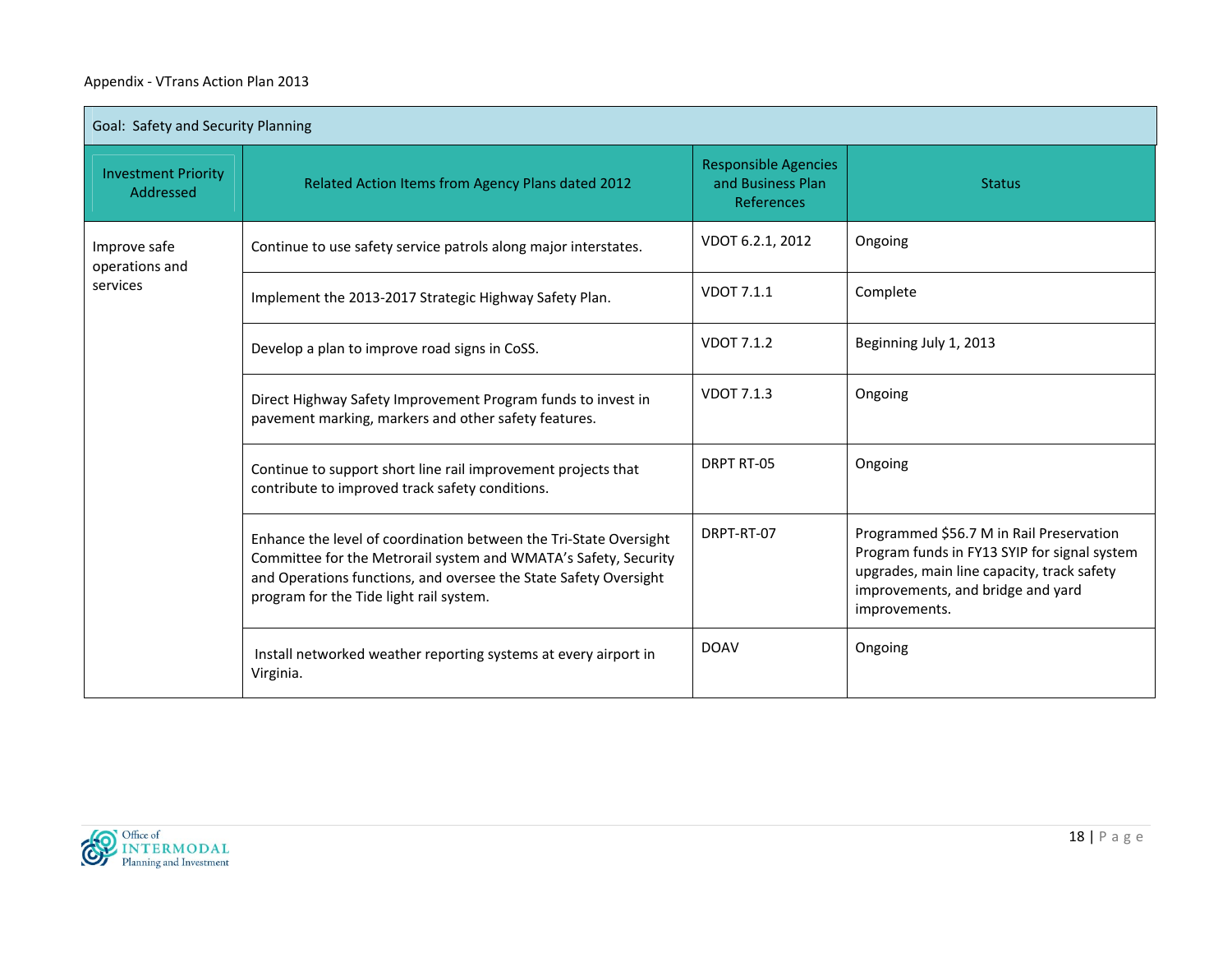| Goal: System Maintenance and Preservation |                                                                                                                                                                                                                                                               |                                                                       |                                   |
|-------------------------------------------|---------------------------------------------------------------------------------------------------------------------------------------------------------------------------------------------------------------------------------------------------------------|-----------------------------------------------------------------------|-----------------------------------|
| <b>Investment Priority</b><br>Addressed   | Related Action Items from Agency Plans Dated 2012                                                                                                                                                                                                             | <b>Responsible Agencies</b><br>and Business Plan<br><b>References</b> | <b>Status</b>                     |
| Achieve state of good<br>repair.          | Develop a SYIP that supports a multimodal transportation network<br>with projects to improve pavement and bridge conditions.                                                                                                                                  | VDOT 1.1, 2012                                                        | Ongoing                           |
|                                           | Continue to use comprehensive and objective research to identify<br>and implement new or improved construction techniques,<br>technologies, stronger and longer-lasting materials, and best<br>practices to improve operations, construction and maintenance. | VDOT 5.1.9, 2012                                                      | Final report due by June 30, 2013 |
|                                           | Prioritize recommendations in the Tunnels Investment Plan and<br>include funding to perform the work in future SYIPs and<br>maintenance programs.                                                                                                             | VDOT 5.2.3, 2012                                                      | By July 1, 2013                   |
|                                           | Continue implementing best practices for the completed "Tunnels<br>Inspection Best Practices Report."                                                                                                                                                         | VDOT 5.2.4, 2012                                                      | Ongoing                           |
|                                           | Increase the Commonwealth's truck routing, truck permitting, and<br>weigh station compliance strategies to reduce wear on roadways<br>and bridges.                                                                                                            | SMFS, DMV                                                             | Ongoing                           |

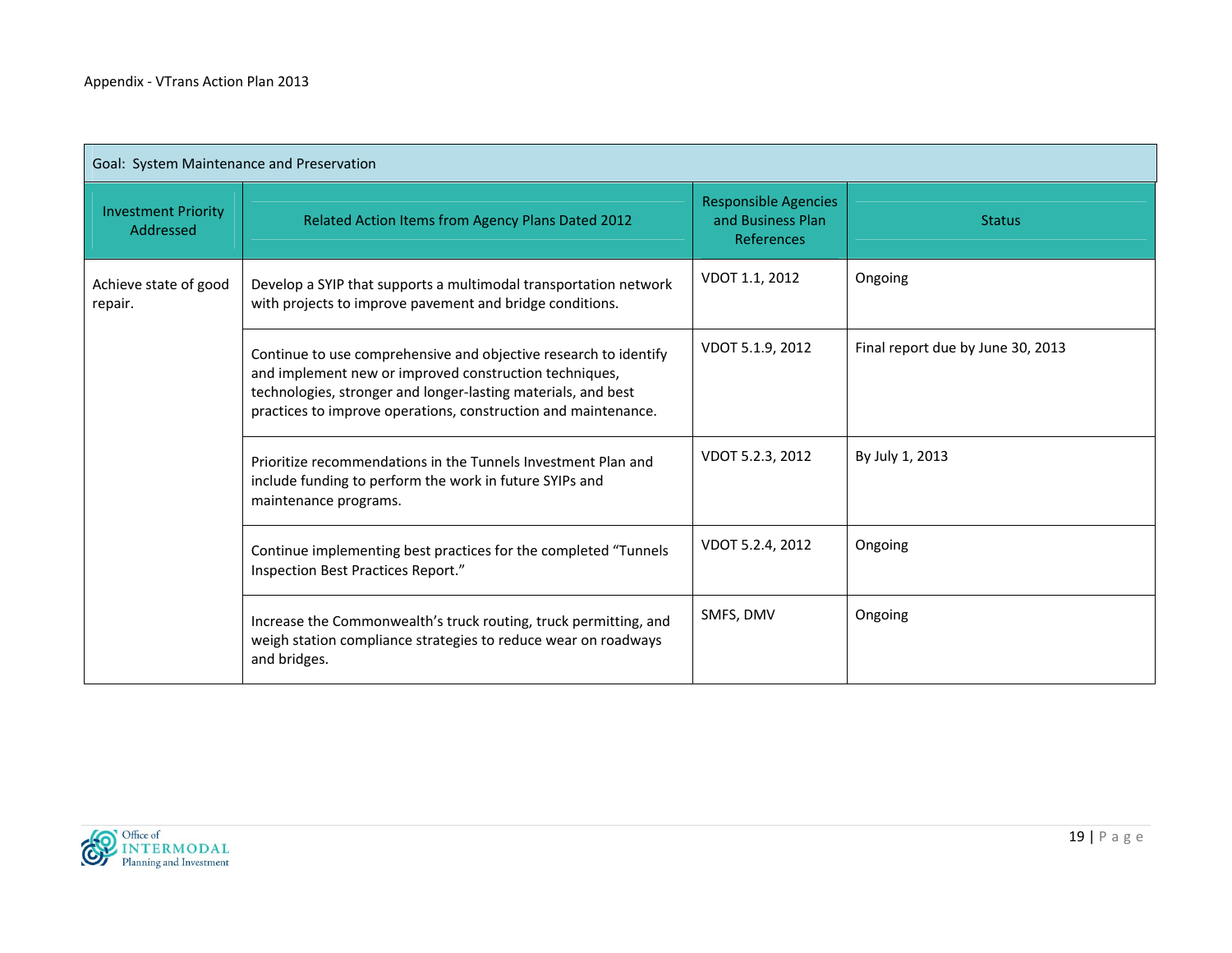| Goal: Mobility, Connectivity & Accessibility                            |                                                                                                                                                                                                                                                                                                                                                                                                                                               |                                                                |                                                                                                   |
|-------------------------------------------------------------------------|-----------------------------------------------------------------------------------------------------------------------------------------------------------------------------------------------------------------------------------------------------------------------------------------------------------------------------------------------------------------------------------------------------------------------------------------------|----------------------------------------------------------------|---------------------------------------------------------------------------------------------------|
| <b>Investment Priority</b><br>Addressed                                 | Related Action Items from Agency Plans Dated 2012                                                                                                                                                                                                                                                                                                                                                                                             | <b>Responsible Agencies</b><br>and Business Plan<br>References | <b>Status</b>                                                                                     |
| Increase system<br>performance by<br>making operational<br>improvements | Identify projects annually that align with the CTB guidelines and the<br>2035 VSTP for inclusion in the SYIP; review project recommendations<br>from the VSTP and the maintenance and operations program and<br>compare those recommendations with CTB guidelines and existing<br>SYIP projects; and determine if any VSTP recommendations and<br>maintenance and operations projects can be advanced through the<br>SYIP or as a P3 project. | VDOT 1.1.2, 2012                                               | Ongoing, complete by April 1 of each year                                                         |
|                                                                         | Conduct analysis and communicate economic and operational<br>benefits of 10 projects in the SYIP to the CTB, General Assembly and<br>other key stakeholders.                                                                                                                                                                                                                                                                                  | VDOT 2.2.1, 2012                                               | Ongoing, by June 2014                                                                             |
|                                                                         | Improve the interoperability of the traffic operations centers and<br>streamline contracting of the centers, ITS device maintenance and<br>safety service patrols.                                                                                                                                                                                                                                                                            | VDOT 5.5.1, 2012                                               | Ongoing, implement statewide TOC by<br>February 1, 2014                                           |
|                                                                         | Display real-time travel times in major corridors in Northern VA and<br>Hampton Roads.                                                                                                                                                                                                                                                                                                                                                        | VDOT 6.2.3, 2012                                               | Ongoing, increase number of real-time traffic<br>displays by June 30, 2015                        |
|                                                                         | Implement transit/TDM strategies as part of the Transportation<br>Management Plans for the I-495 HOT Lanes, I-95 HOV/HOT Lanes and<br>the Dulles Metrorail projects, as well as for other projects that may be<br>initiated in the Commonwealth.                                                                                                                                                                                              | DRPT RT-18, 2012                                               | Continue coordination efforts with VDOT on I-<br>495 and I-95 Transportation Management<br>Plans. |

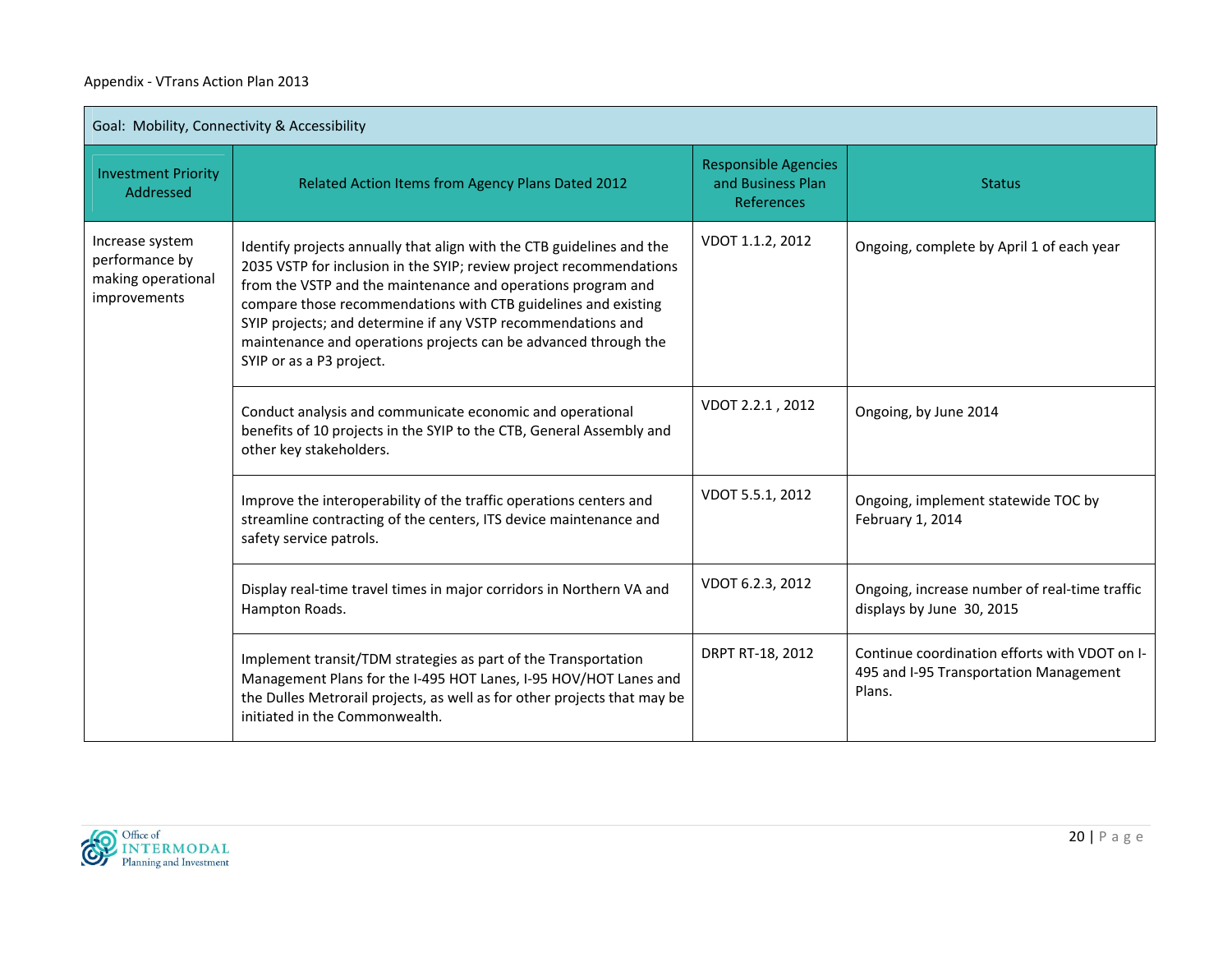| Goal: Mobility, Connectivity & Accessibility  |                                                                                                                                                                                                                     |                                                                       |                                                                    |
|-----------------------------------------------|---------------------------------------------------------------------------------------------------------------------------------------------------------------------------------------------------------------------|-----------------------------------------------------------------------|--------------------------------------------------------------------|
| <b>Investment Priority</b><br>Addressed       | Related Action Items from Agency Plans Dated 2012                                                                                                                                                                   | <b>Responsible Agencies</b><br>and Business Plan<br><b>References</b> | <b>Status</b>                                                      |
| (Continued from<br>prior page)                | Enhance the public transportation and TDM training program for<br>DRPT grantees.                                                                                                                                    | DRPT RT-20, 2012                                                      | Training planned for late 2013                                     |
|                                               | Develop a web portal within the DMV website to offer a centralized<br>point for information and online services aimed at more efficient<br>movement of commercial passenger and freight traffic within<br>Virginia. | DMV - Motor Carrier<br>Web Portal, 2012                               | Task completed on Feb 21, 2013<br>http://www.dmvnow.com/commercial |
| Preserve and<br>Enhance Statewide<br>Mobility | Develop a SYIP that supports a multimodal transportation network<br>with projects to improve mobility.                                                                                                              | VDOT 1.1, SR 58,<br>2012                                              | Ongoing, due by April 1 of each year                               |
|                                               | Coordinate with other transportation agencies to promote<br>intermodal freight facilities along I-81 and near the U.S. 460 corridor.                                                                                | VDOT 1.2.4, 2012                                                      | By June 30, 2013                                                   |
|                                               | Increase the number of park-and-ride lot spaces by 2,000 along the I-<br>95 corridor.                                                                                                                               | VDOT 5.4.1, 2012                                                      | By December 31, 2014                                               |
|                                               | Expand bicycle and pedestrian accommodations where safe and<br>feasible.                                                                                                                                            | VDOT 5.4.4, 2012                                                      | Ongoing                                                            |
|                                               | Work with OIPI to inventory key intermodal facilities and identify<br>accessibility issues; develop low cost recommendations to improve<br>accessibility to transit and distribution centers.                       | VDOT 5.4.5, 2012                                                      | Complete                                                           |

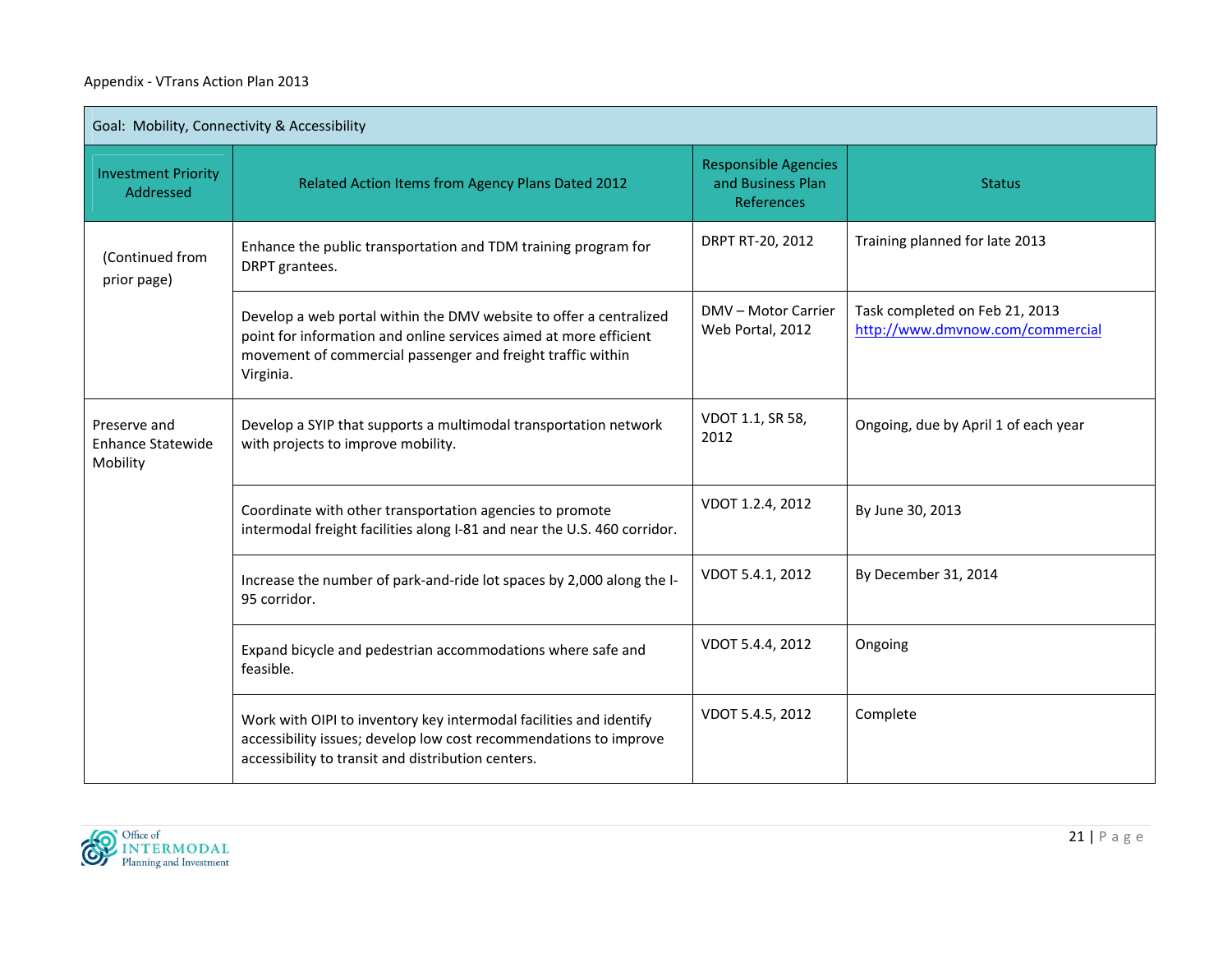| Goal: Mobility, Connectivity & Accessibility                           |                                                                                                                                                                                               |                                                                |                                                                                                                                                                     |  |
|------------------------------------------------------------------------|-----------------------------------------------------------------------------------------------------------------------------------------------------------------------------------------------|----------------------------------------------------------------|---------------------------------------------------------------------------------------------------------------------------------------------------------------------|--|
| <b>Investment Priority</b><br>Addressed                                | Related Action Items from Agency Plans Dated 2012                                                                                                                                             | <b>Responsible Agencies</b><br>and Business Plan<br>References | <b>Status</b>                                                                                                                                                       |  |
| (Continued from<br>prior page)                                         | Advance Rail Enhancement Fund projects to serve the ports of<br>Virginia and remove trucks from Virginia's highways including Kilby<br>Yard.                                                  | DRPT RT-09, 2012                                               | For 2012, completed installation of 20,754<br>linear feet of passenger track and 38,743<br>linear feet of freight track under the Rail<br>Enhancement Fund Program. |  |
|                                                                        | Identify dedicated funding sources for IPROC and the mass transit<br>funds (MTTF and MTCF) to sustain passenger rail and transit services.                                                    | <b>DRPT</b>                                                    | HB1313 includes a dedicated funding stream<br>for IPROC, funds will be programmed in FY14<br><b>SYIP Update</b>                                                     |  |
|                                                                        | Support development of dedicated highway lanes for trucks.                                                                                                                                    | <b>SMFS</b>                                                    | Ongoing, truck-climbing lanes projects on I-81<br>underway                                                                                                          |  |
|                                                                        | Support development of non-truck modes for freight transportation.                                                                                                                            | <b>SMFS</b>                                                    | Ongoing; Diversion studies initiated for I-81,<br>others to be included in Statewide Freight<br>Plan                                                                |  |
| Improve the<br>interconnectivity of<br>regions and activity<br>centers | Improve access to multimodal facilities and major<br>employment/industrial centers                                                                                                            | VDOT 5.3, 2012<br><b>DRPT</b>                                  | Completed SuperNoVA Plan and initiating<br>Action Plan to implement recommendations.<br>Completed Multimodal and Public Space<br>Design Guidelines                  |  |
|                                                                        | Work with OIPI to inventory key intermodal facilities and identify<br>accessibility issues; develop low-cost recommendations to improve<br>accessibility to transit and distribution centers. | VDOT 5.4.5, 2012                                               | Complete                                                                                                                                                            |  |

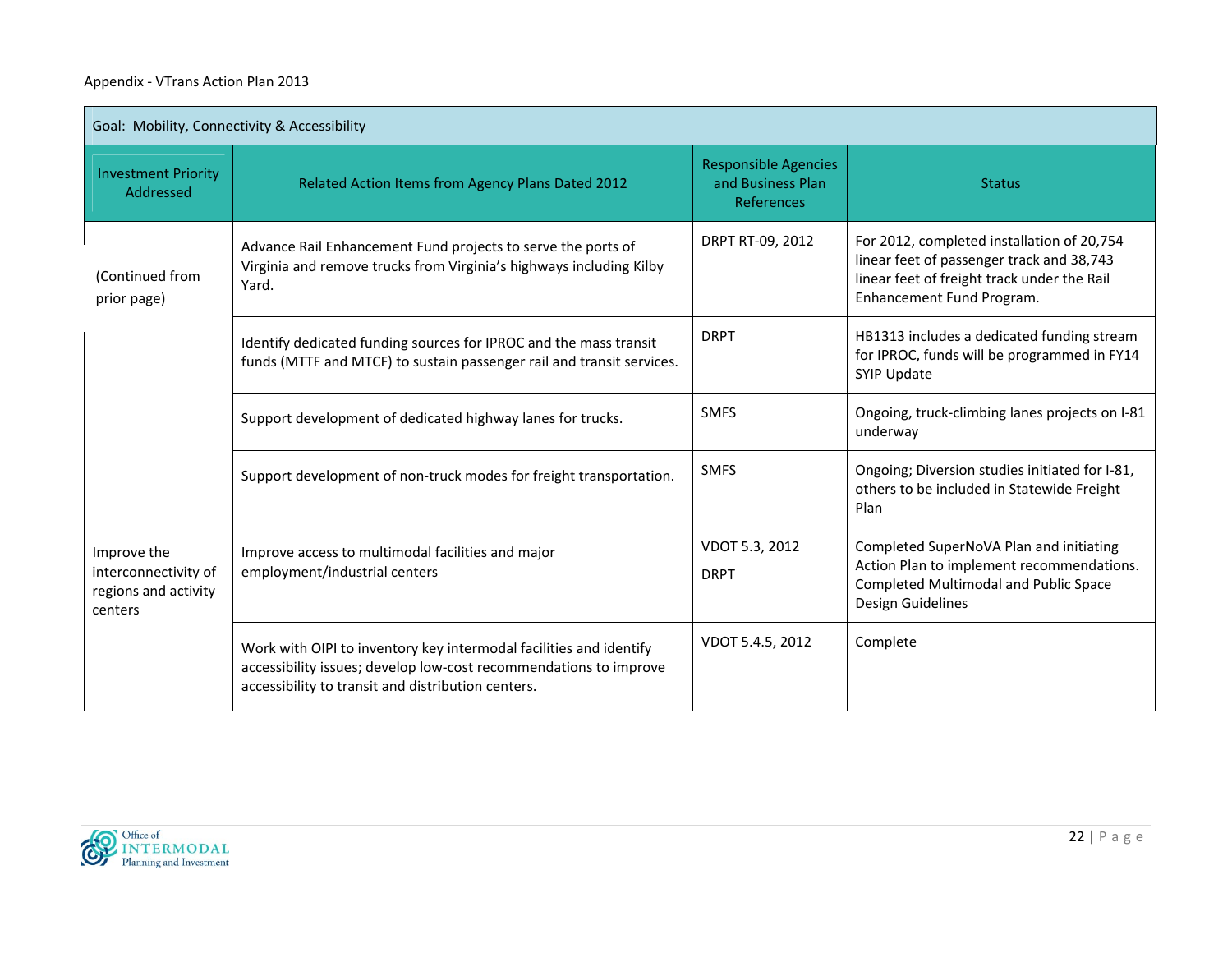| Goal: Mobility, Connectivity & Accessibility |                                                                                                                                                                                                                |                                                                       |                                                                                                                                                                                                                                                                   |
|----------------------------------------------|----------------------------------------------------------------------------------------------------------------------------------------------------------------------------------------------------------------|-----------------------------------------------------------------------|-------------------------------------------------------------------------------------------------------------------------------------------------------------------------------------------------------------------------------------------------------------------|
| <b>Investment Priority</b><br>Addressed      | Related Action Items from Agency Plans Dated 2012                                                                                                                                                              | <b>Responsible Agencies</b><br>and Business Plan<br><b>References</b> | <b>Status</b>                                                                                                                                                                                                                                                     |
| (Continued from<br>prior page)               | Advance high speed rail projects through the Environmental Impact<br>Analysis stage and into design and construction.                                                                                          | referenced in DRPT<br>RT-06, -08, -10, 2012;                          | DRPT is participating in Tier 2 EIS for SEHSR<br>Richmond to Raleigh and initiating a Tier 2 EIS<br>for Richmond to Potomac. Richmond to<br>Hampton Roads Tier I EIS Record of Decision<br>signed 12/10/12. Arkendale to Powell's<br>Creek construction underway. |
|                                              | Contribute to the advancement of the Dulles Corridor Metrorail<br>Project by providing technical assistance and financial oversight to<br>the Metropolitan Washington Airports Authority and its project team. | DRPT RT-15, 2012                                                      | Ongoing                                                                                                                                                                                                                                                           |
|                                              | Contribute to the advancement of the extension of The Tide light rail<br>service to interested localities by providing technical assistance to<br>Hampton Roads Transit and those localities.                  | DRPT RT-16, 2012                                                      | Ongoing                                                                                                                                                                                                                                                           |

| Goal: Environmental Stewardship                         |                                                                                                                        |                                                                |               |
|---------------------------------------------------------|------------------------------------------------------------------------------------------------------------------------|----------------------------------------------------------------|---------------|
| <b>Investment Priority</b><br>Addressed                 | Related Action Items from Agency Plans Dated 2012                                                                      | <b>Responsible Agencies</b><br>and Business Plan<br>References | <b>Status</b> |
| Promote sustainable<br>methods of planning,<br>$\cdots$ | Develop, maintain, employ and educate key stakeholders on a data-<br>driven, performance-based prioritization process. | VDOT 3.1.4, 2012                                               | Ongoing       |

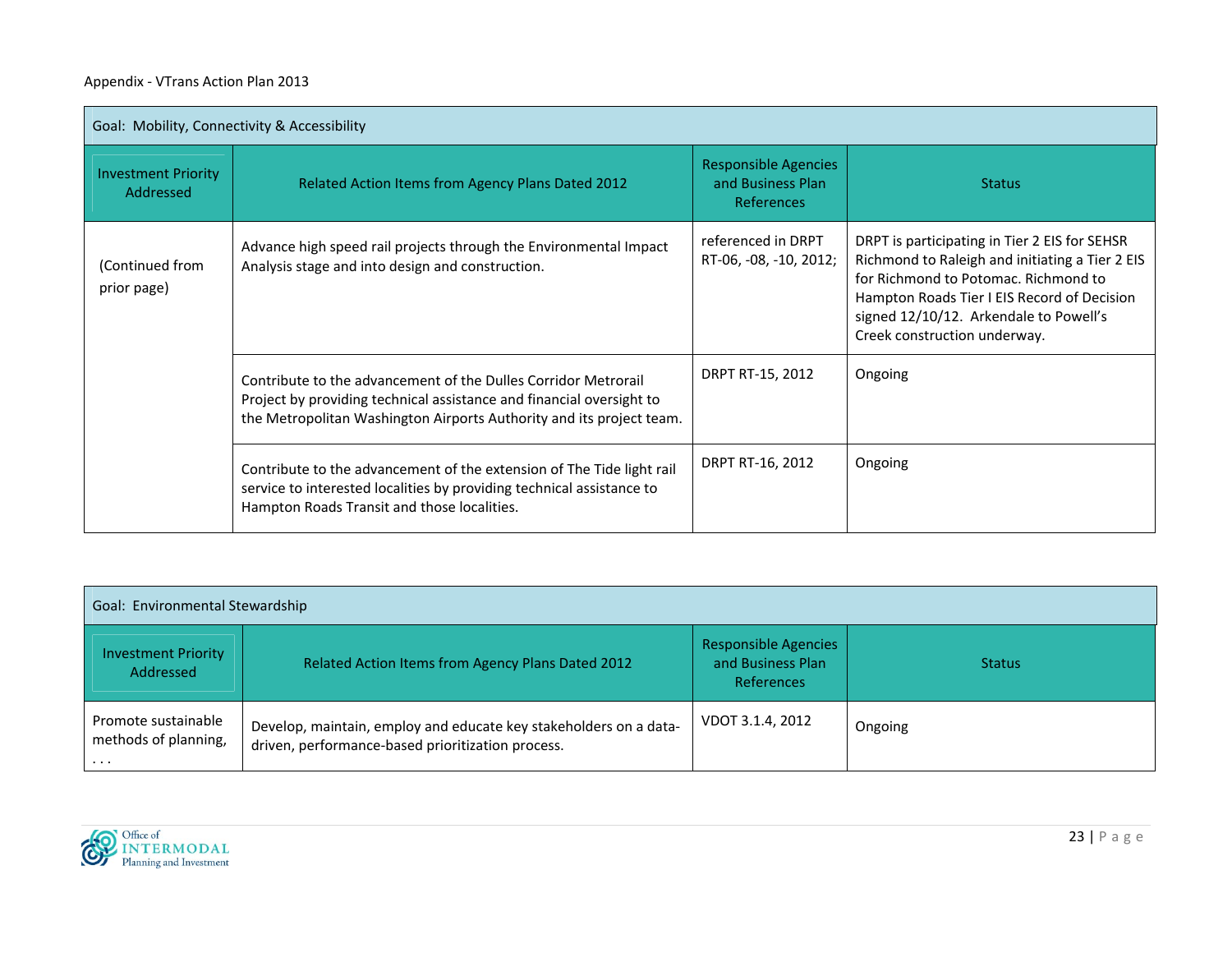| Goal: Environmental Stewardship                                                                                                                          |                                                                                                                                                                                                                                                                           |                                                                       |                                                                                                    |
|----------------------------------------------------------------------------------------------------------------------------------------------------------|---------------------------------------------------------------------------------------------------------------------------------------------------------------------------------------------------------------------------------------------------------------------------|-----------------------------------------------------------------------|----------------------------------------------------------------------------------------------------|
| <b>Investment Priority</b><br>Addressed                                                                                                                  | Related Action Items from Agency Plans Dated 2012                                                                                                                                                                                                                         | <b>Responsible Agencies</b><br>and Business Plan<br><b>References</b> | <b>Status</b>                                                                                      |
| (Continued from prior<br>page)<br>design operation<br>and construction that<br>are sensitive to<br>environmental,<br>cultural and<br>community resources | Continue to use comprehensive and objective research to identify<br>and implement new or improved construction techniques,<br>technologies, stronger and longer-lasting materials and best<br>practices to improve operations, construction and maintenance<br>practices. | VDOT 5.1.9, 2012                                                      | Results of pilot program to test various<br>asphalt and concrete technologies due June<br>30, 2013 |
|                                                                                                                                                          | Protect the environment through environmental stewardship and<br>compliance with state and federal laws, regulations, and permits on<br>construction and maintenance projects.                                                                                            | VDOT 5.5, 2012,                                                       | Ongoing                                                                                            |
|                                                                                                                                                          | Achieve 100% compliance on environmental compliance reports.                                                                                                                                                                                                              | VDOT 5.5.1, 2012                                                      | Ongoing                                                                                            |
|                                                                                                                                                          | Promote the new telework tax credit to encourage private-sector<br>telework and reduce single occupant vehicle travel.                                                                                                                                                    | DRPT RT-27, 2012                                                      | Ongoing                                                                                            |

| Goal: Economic Vitality                 |                                                                                 |                                                                       |               |  |
|-----------------------------------------|---------------------------------------------------------------------------------|-----------------------------------------------------------------------|---------------|--|
| <b>Investment Priority</b><br>Addressed | Related Action Items from Agency Plans Dated 2012                               | <b>Responsible Agencies</b><br>and Business Plan<br><b>References</b> | <b>Status</b> |  |
| Advance key<br>economic drivers by      | Identify candidate P3 projects from the planning process, SYIP and<br>the VSTP. | VDOT 2.1.2, 2012<br>DRPT, OTP3                                        | Ongoing       |  |

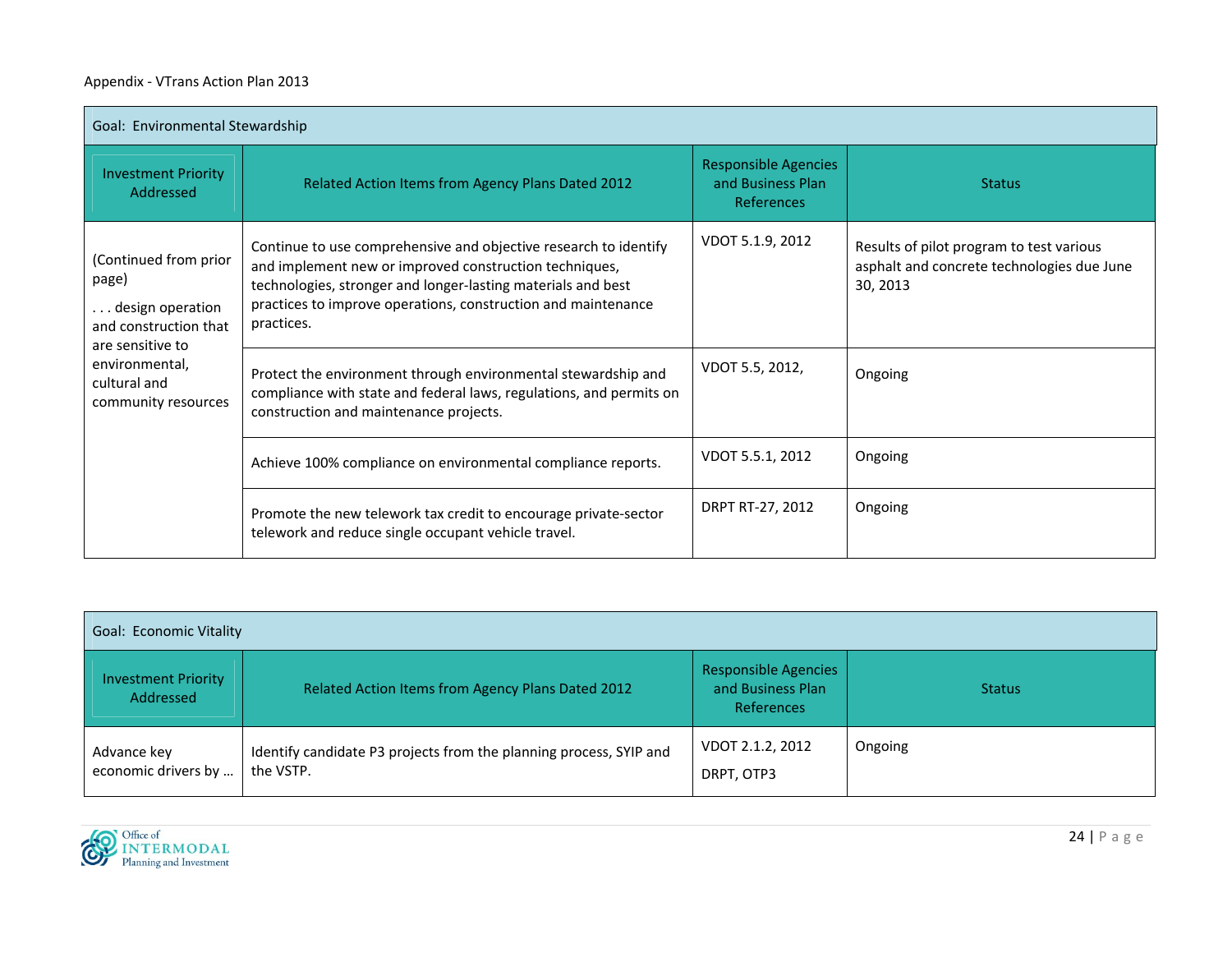| Goal: Economic Vitality                                                             |                                                                                                                                                                                                     |                                                                |                                                   |
|-------------------------------------------------------------------------------------|-----------------------------------------------------------------------------------------------------------------------------------------------------------------------------------------------------|----------------------------------------------------------------|---------------------------------------------------|
| <b>Investment Priority</b><br>Addressed                                             | Related Action Items from Agency Plans Dated 2012                                                                                                                                                   | <b>Responsible Agencies</b><br>and Business Plan<br>References | <b>Status</b>                                     |
| (Continued from prior<br>page)<br>making strategic<br>infrastructure<br>investments | Provide support to state and local economic development agencies<br>and railroads to enhance Virginia's economic competitiveness<br>through industrial development projects requiring rail service. | DRPT RT-04, 2012                                               | Ongoing through Rail Industrial Access<br>Program |
|                                                                                     | Expand multistate freight planning.                                                                                                                                                                 | SMFS, VPA                                                      | Ongoing                                           |
| Reduce the costs of<br>congestion to<br>Virginia's residents<br>and businesses      | Conduct analysis, as required, and communicate economic and<br>operational benefits of 10 projects in the SYIP to the CTB, General<br>Assembly and other key stakeholders.                          | VDOT 2.1.1, 2012                                               | Ongoing, by June 2014                             |
|                                                                                     | Analyze and communicate the operational benefits of at least 25<br>projects in Northern Virginia.                                                                                                   | VDOT 2.2.2, 2012,                                              | Ongoing, by June 2014                             |
|                                                                                     | Recommend investment of approximately \$15 million to upgrade<br>and/or replace the approximately 150 dynamic message boards                                                                        | VDOT 5.2.2, 2012                                               | Expanded, ongoing                                 |
|                                                                                     | Implement the Active Traffic Management system on I-66                                                                                                                                              | VDOT 5.2.5, 2012                                               | Complete                                          |
|                                                                                     | Decrease the rate of growth of Vehicle Miles Traveled by increased<br>use of public transportation, bicycles and walking.                                                                           | VDOT 5.4, 2012                                                 | Ongoing                                           |
|                                                                                     | Continue to meet the governor's teleworking goal of 20% of eligible<br>workforce teleworking.                                                                                                       | VDOT 5.4.2, 2012<br><b>MVDB</b>                                | Ongoing                                           |

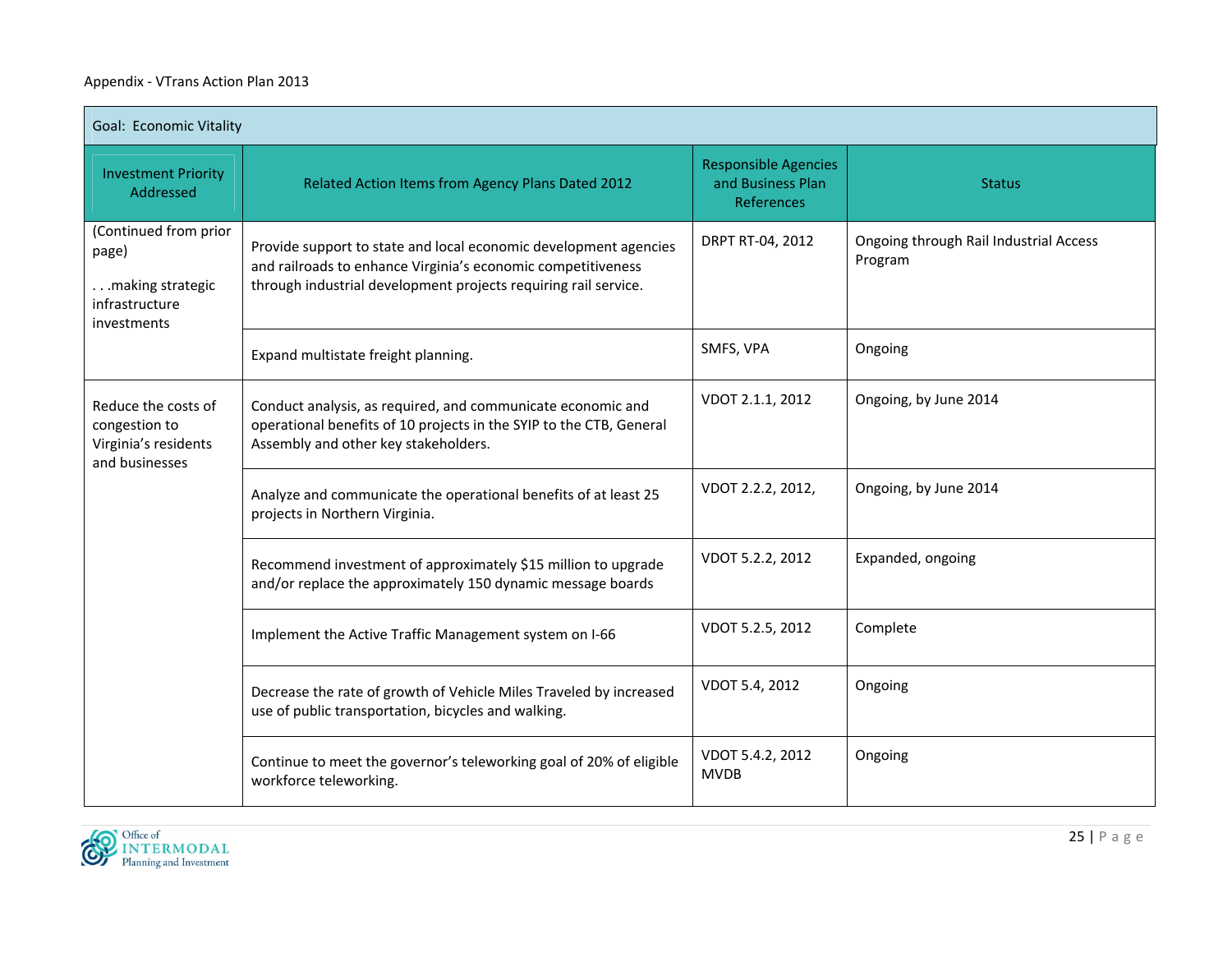| Goal: Economic Vitality                 |                                                                                                                                                                                                                                                            |                                                                |               |  |
|-----------------------------------------|------------------------------------------------------------------------------------------------------------------------------------------------------------------------------------------------------------------------------------------------------------|----------------------------------------------------------------|---------------|--|
| <b>Investment Priority</b><br>Addressed | Related Action Items from Agency Plans Dated 2012                                                                                                                                                                                                          | <b>Responsible Agencies</b><br>and Business Plan<br>References | <b>Status</b> |  |
| (Continued from<br>prior page)          | Develop statewide awareness initiatives to encourage more people<br>to try transportation choices in Virginia to reduce peak time<br>congestion and single occupant vehicle travel, and implement the<br>public involvement program for the DRPT projects. | DRPT F-08, 2012                                                | Ongoing       |  |
|                                         | Use tolling and pricing to encourage nonpeak-period highway travel<br>and/or use of alternative modes.                                                                                                                                                     | <b>SMFS</b>                                                    | Ongoing       |  |

| Goal: Coordination of Land Use and Transportation               |                                                                                                                                                                 |                                                                |                           |  |
|-----------------------------------------------------------------|-----------------------------------------------------------------------------------------------------------------------------------------------------------------|----------------------------------------------------------------|---------------------------|--|
| <b>Investment Priority</b><br>Addressed                         | Related Action Items from Agency Plans Dated 2012                                                                                                               | <b>Responsible Agencies</b><br>and Business Plan<br>References | <b>Status</b>             |  |
| Preserve and optimize<br>system efficiency<br>through proactive | Develop, maintain, employ and educate key stakeholders on a data-<br>driven, performance-based prioritization process.                                          | VDOT 3.1.4, 2012                                               | Ongoing, by June 30, 2014 |  |
| planning                                                        | Encourage more efficient travel patterns to better coordinate land<br>use and transportation by working with localities and regional<br>planning organizations. | VDOT 3.1.5, 2012                                               | Ongoing                   |  |

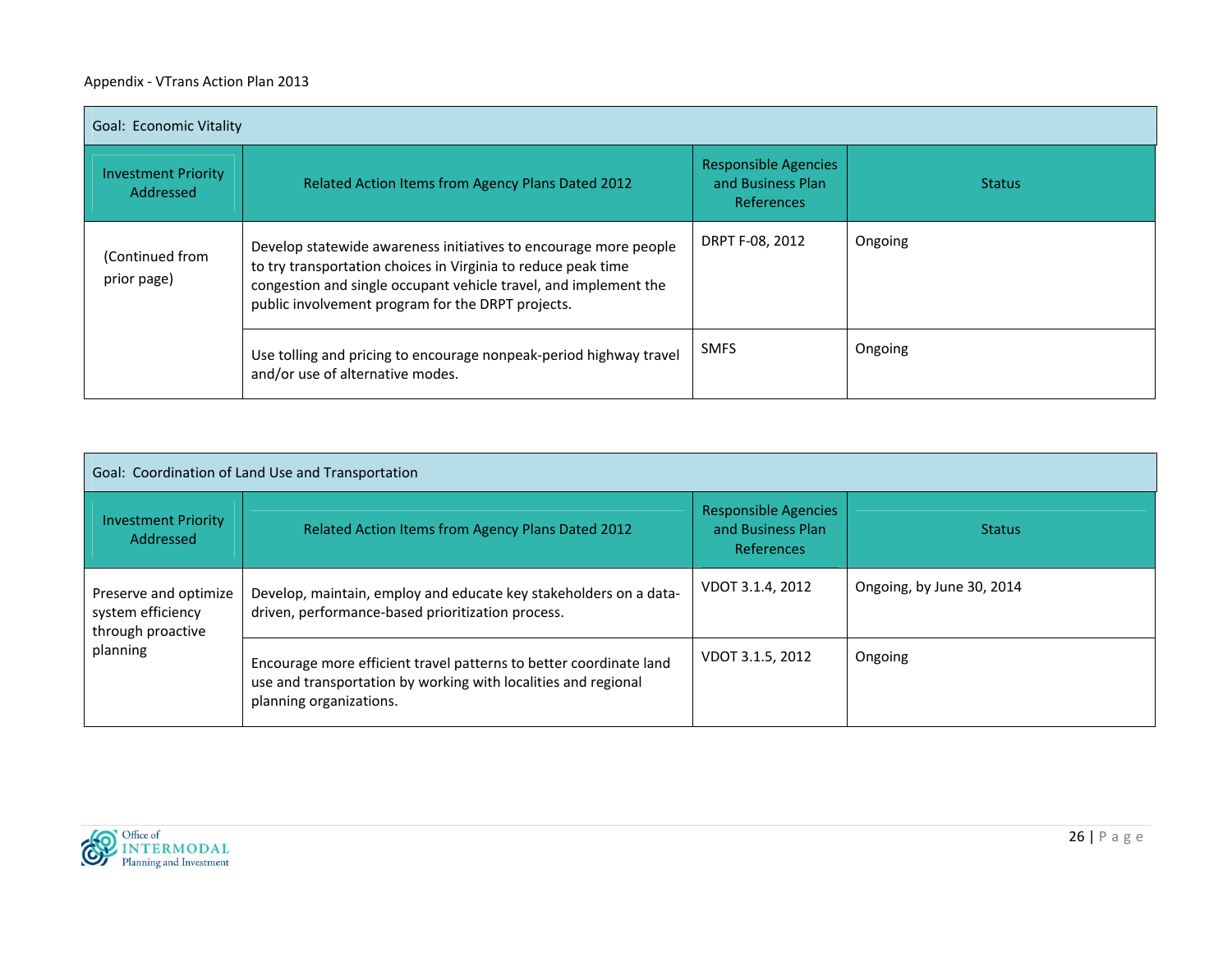| Goal: Coordination of Land Use and Transportation            |                                                                                                                                                                                                              |                                                                       |                                                                                                                                                                                                                                                                                                                                 |  |
|--------------------------------------------------------------|--------------------------------------------------------------------------------------------------------------------------------------------------------------------------------------------------------------|-----------------------------------------------------------------------|---------------------------------------------------------------------------------------------------------------------------------------------------------------------------------------------------------------------------------------------------------------------------------------------------------------------------------|--|
| <b>Investment Priority</b><br>Addressed                      | Related Action Items from Agency Plans Dated 2012                                                                                                                                                            | <b>Responsible Agencies</b><br>and Business Plan<br><b>References</b> | <b>Status</b>                                                                                                                                                                                                                                                                                                                   |  |
| (Continued from<br>prior page)                               | Continue to manage the Safe Routes to School [now Transportation<br>Alternatives] program using funds to foster a new generation to use<br>pedestrian and bicycle facilities for purposes beyond recreation. | VDOT 5.4.3, 2012                                                      | Ongoing                                                                                                                                                                                                                                                                                                                         |  |
|                                                              | Develop multimodal corridor and transit service design guidelines to<br>provide additional guidance on how to integrate transit and<br>multimodal transportation into existing right of way.                 | DRPT RT-22, 2012;<br><b>VDOT</b>                                      | DRPT developed Multimodal Corridor and<br>Public Space Design Guidelines to provide<br>additional guidance on how to integrate<br>transit and multimodal transportation into<br>existing rights-of-way. Guidelines are being<br>incorporated into VDOT's Road Design<br>Manual. Fairfax and Prince William are<br>implementing. |  |
|                                                              | Increase the focus on freight transportation and land use planning<br>coordination.                                                                                                                          | <b>SMFS</b>                                                           | Ongoing                                                                                                                                                                                                                                                                                                                         |  |
| Increase travel<br>choices to improve<br>quality of life for | Continue funding for Recreational Trails and Transportation<br>Alternatives under MAP-21 program revisions                                                                                                   | Action taken by<br>VDOT in 2012                                       | Ongoing                                                                                                                                                                                                                                                                                                                         |  |
| Virginians                                                   | Expand the bicycle and pedestrian accommodations where safe and<br>feasible and where funding is available.                                                                                                  | VDOT 5.4.4, 2012                                                      | Ongoing                                                                                                                                                                                                                                                                                                                         |  |
|                                                              | Develop and implement a comprehensive marketing program for<br>passenger rail service in Virginia with particular emphasis on the<br>new Norfolk service.                                                    | DRPT F-04, 2012                                                       | Completed Winter 2012-2013                                                                                                                                                                                                                                                                                                      |  |

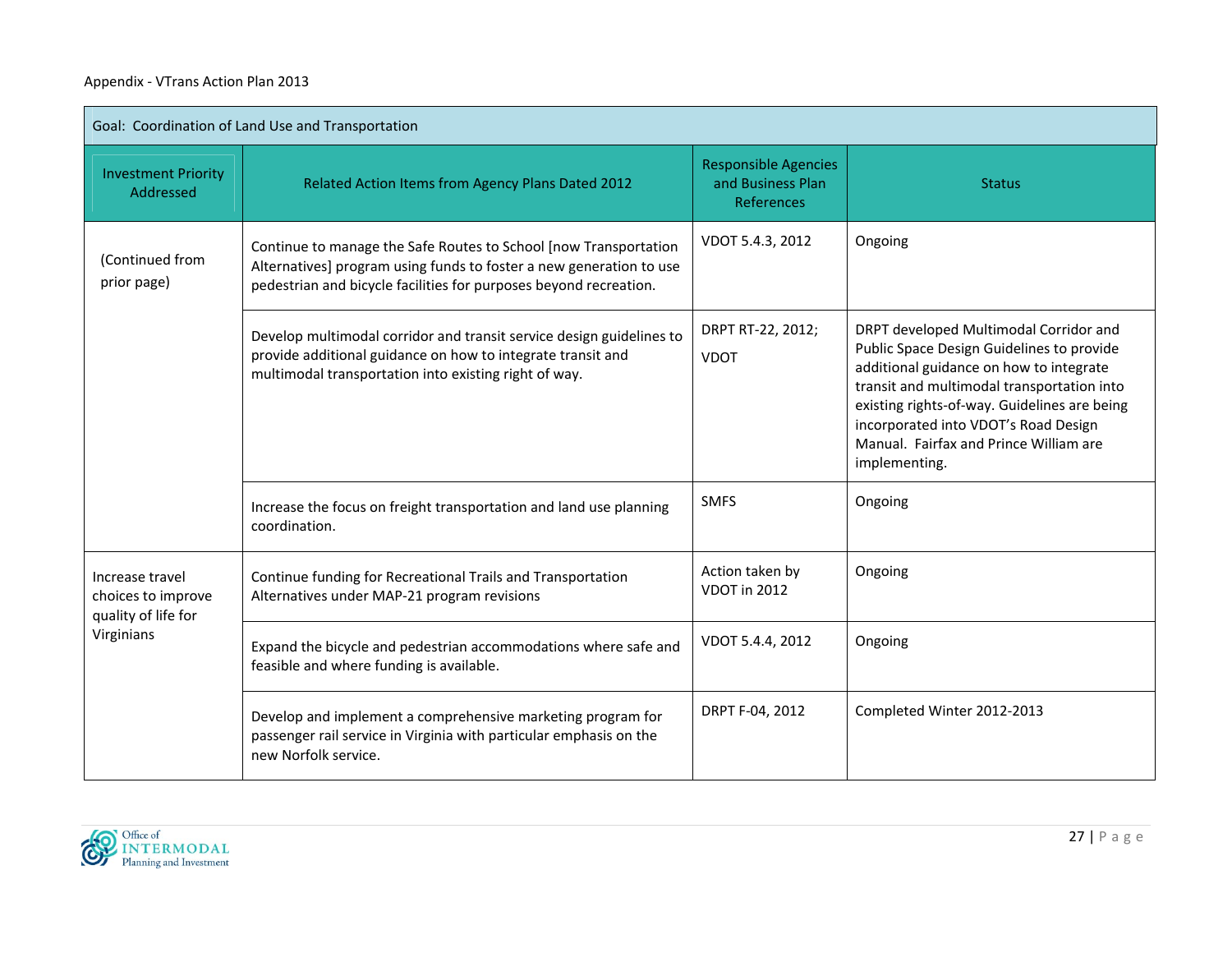| Goal: Coordination of Land Use and Transportation |                                                                                                                                                                                                                                                            |                                                                |                                                                                                                 |  |
|---------------------------------------------------|------------------------------------------------------------------------------------------------------------------------------------------------------------------------------------------------------------------------------------------------------------|----------------------------------------------------------------|-----------------------------------------------------------------------------------------------------------------|--|
| <b>Investment Priority</b><br>Addressed           | Related Action Items from Agency Plans Dated 2012                                                                                                                                                                                                          | <b>Responsible Agencies</b><br>and Business Plan<br>References | <b>Status</b>                                                                                                   |  |
| (Continued from<br>prior page)                    | Develop statewide awareness initiatives to encourage more people<br>to try transportation choices in Virginia to reduce peak time<br>congestion and single occupant vehicle travel, and implement the<br>public involvement program for the DRPT projects. | DRPT F-08, 2012                                                | Ongoing                                                                                                         |  |
|                                                   | Develop a Regional Transit and TDM Vision Plan for Northern<br>Virginia that is expanded to include Frederick County to the west,<br>Culpeper County to the southwest and Caroline County to the<br>south.                                                 | DRPT RT-25, 2012                                               | Completed SuperNoVA Plan and initiating<br>Action Plan to implement recommendations                             |  |
|                                                   | Link transit planning and programming by providing technical<br>assistance to transit agencies to support the development of their<br>Transit Development Plans.                                                                                           | DRPT RT-26, 2012                                               | Preparing TDPs for STAR Transit, Suffolk<br>Transit, Alta Vista Transit, Radford Transit,<br>and District Three |  |
|                                                   | [Support] Route 1 Transit Initiatives Fairfax County/Prince William<br>County.                                                                                                                                                                             | DRPT RT-29, 2012                                               | DRPT initiated the Route 1 Corridor Study in<br>partnership with VDOT and OIPI, May, 2013                       |  |

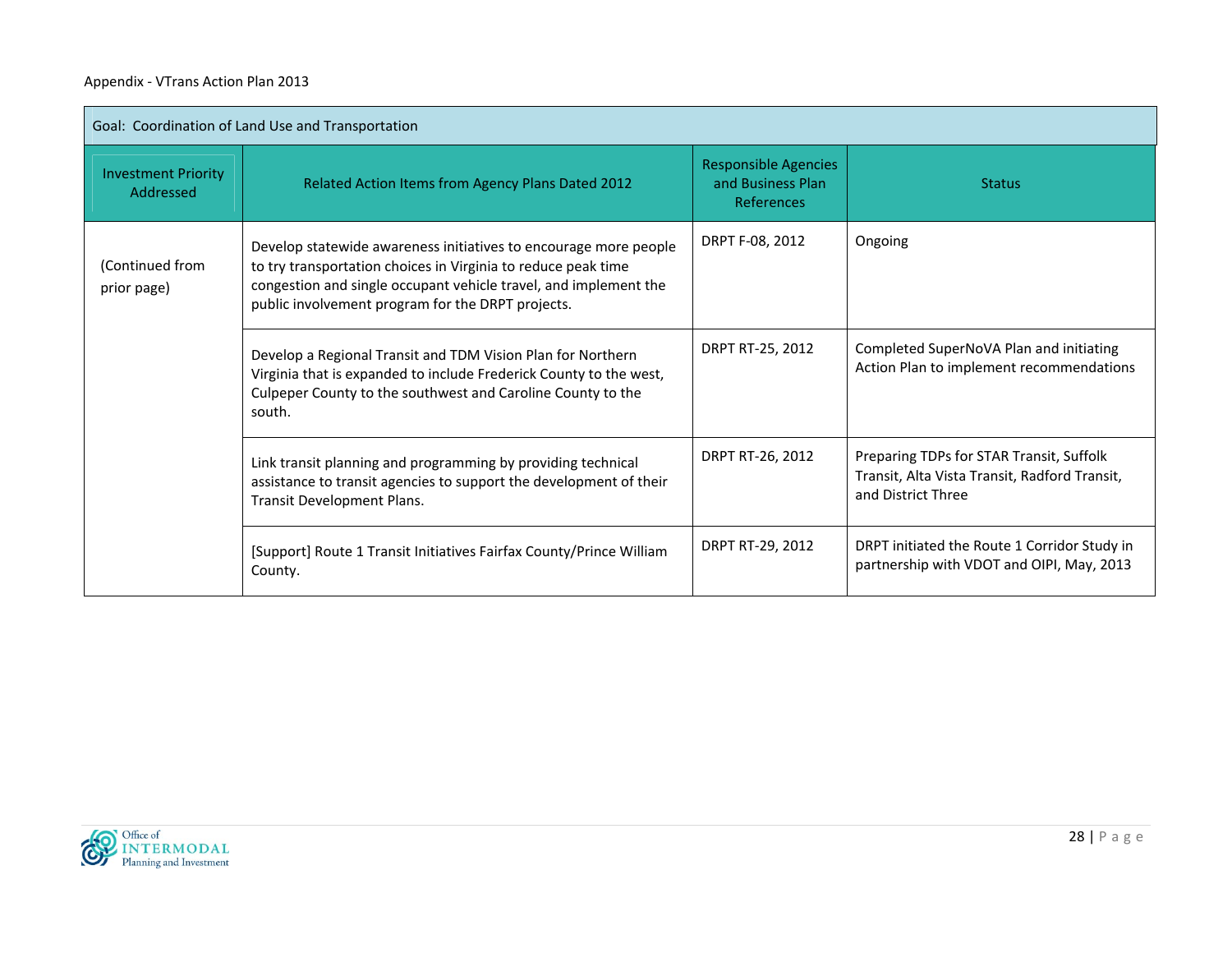| Goal: Program Delivery                                          |                                                                                                                                                                                      |                                                                |                                                                                                          |  |
|-----------------------------------------------------------------|--------------------------------------------------------------------------------------------------------------------------------------------------------------------------------------|----------------------------------------------------------------|----------------------------------------------------------------------------------------------------------|--|
| <b>Investment Priority</b><br>Addressed                         | Related Action Items from Agency Plans Dated 2012                                                                                                                                    | <b>Responsible Agencies</b><br>and Business Plan<br>References | <b>Status</b>                                                                                            |  |
| <b>Expand opportunities</b><br>to Develop and<br>leverage funds | Promote the best interests of both automotive consumers and<br>dealers by addressing consumer complaints regarding dealerships<br>promptly and with a high level of customer service | <b>MVDB</b>                                                    | Ongoing                                                                                                  |  |
|                                                                 | Investigate and develop a draft P3 funding program to support and<br>sustain innovative financing for large P3 projects.                                                             | VDOT 2.1.3, 2012                                               | Ongoing, update P3 pipeline by December 31,<br>2013                                                      |  |
|                                                                 | Maximize the use of state, federal and private financial resources to<br>deliver projects, programs and services.                                                                    | VDOT 4.1, 2012                                                 | Ongoing                                                                                                  |  |
|                                                                 | Develop strategies annually to maximize the use of the Revenue<br>Sharing Program fund for both construction and maintenance<br>projects.                                            | VDOT 4.1.9, 2012                                               | Ongoing                                                                                                  |  |
|                                                                 | Champion the need for a dedicated revenue source for the Intercity<br>Passenger Rail Operating and Capital Fund.                                                                     | DRPT RT-01, 2012                                               | Supported passage of HB 2313, which<br>included a dedicated funding source for<br>IPROC, signed May 2013 |  |
|                                                                 | Expand and diversify fee-based services and study alternatives to<br>ensure sustainable funding for the DMV Select program.                                                          | <b>DMV</b>                                                     | Completed during the 2011/12 GA session<br>and implemented on July 2012                                  |  |

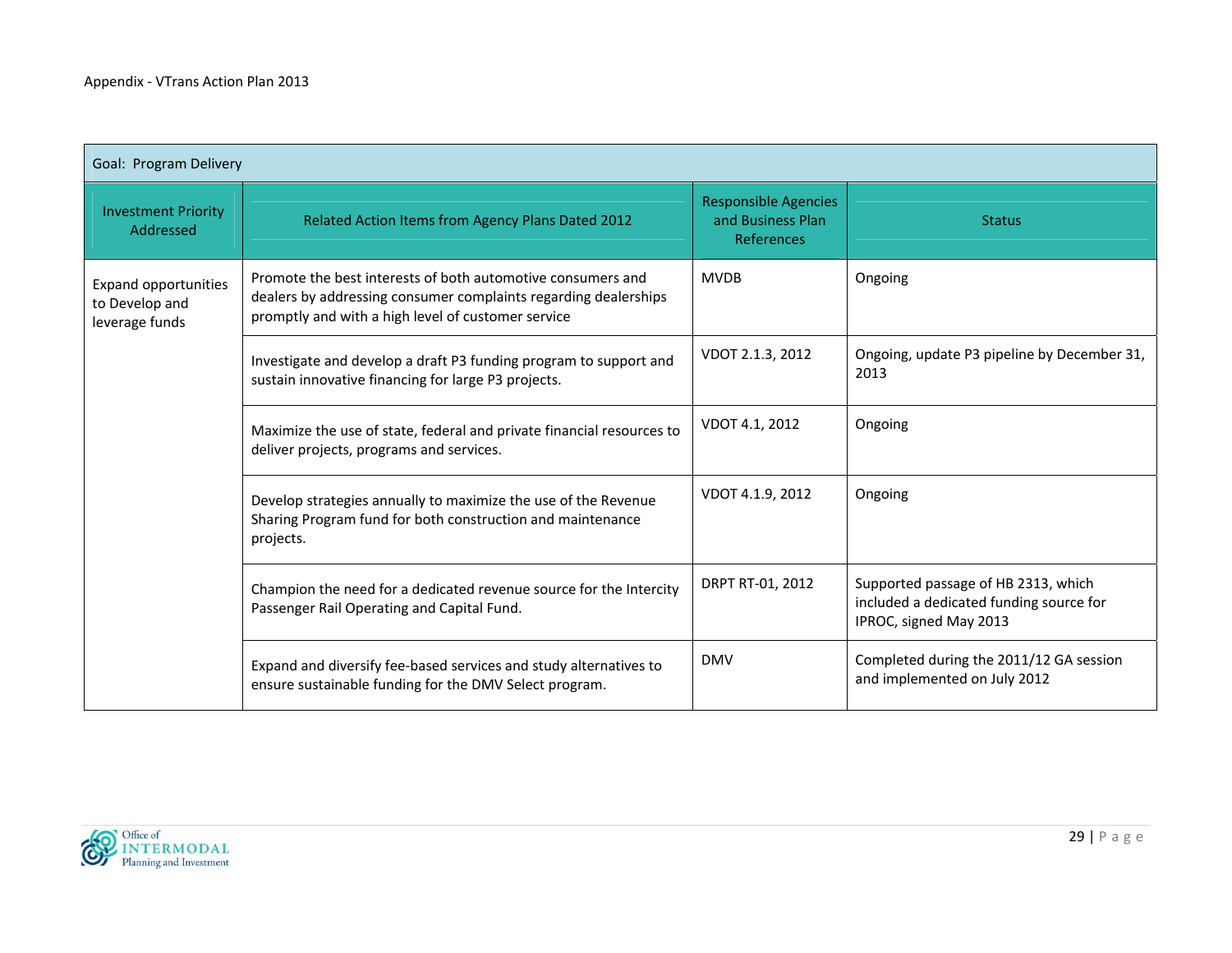| Goal: Program Delivery                                                  |                                                                                                                                                                                                                                                                     |                                                                |                     |  |
|-------------------------------------------------------------------------|---------------------------------------------------------------------------------------------------------------------------------------------------------------------------------------------------------------------------------------------------------------------|----------------------------------------------------------------|---------------------|--|
| <b>Investment Priority</b><br>Addressed                                 | Related Action Items from Agency Plans Dated 2012                                                                                                                                                                                                                   | <b>Responsible Agencies</b><br>and Business Plan<br>References | <b>Status</b>       |  |
| Improve cost-<br>effectiveness of<br>providing programs<br>and services | Use information technology to more efficiently integrate and<br>communicate information regarding dealerships within the Board<br>for licensing and inspection activities and to the public as<br>appropriate                                                       | <b>MVDB</b>                                                    | Ongoing             |  |
|                                                                         | Strengthen planning and programming for construction,<br>maintenance and operations projects to maximize the use of<br>available funding.                                                                                                                           | VDOT 3.1, 2012                                                 | Ongoing             |  |
|                                                                         | Develop strategies to improve business processes, with a focus on<br>streamlining and efficiency, that will reduce the dependence of the<br>Highway Maintenance and Operating Fund on funding transfers<br>from the highway share of the Transportation Trust Fund. | VDOT 4.1.8, 2012                                               | Ongoing             |  |
|                                                                         | Complete development and implementation of the On-Line Grants<br>Administration (OLGA) and internal grants management systems to<br>provide better resources to grantees and to increase the efficiency<br>of the agency's programs.                                | DRPT F-01, 2012                                                | Completed Fall 2013 |  |
|                                                                         | Enhance DPRT's performance reporting and monitoring systems by<br>improving DRPT's data collection, performance management and<br>data validation processes across programs.                                                                                        | DRPT F-09, 2012                                                | Ongoing Spring 2013 |  |
|                                                                         | Implement Statewide Vehicle Procurement Process.                                                                                                                                                                                                                    | DRPT F-12, 2012                                                | Winter 2012-2013    |  |